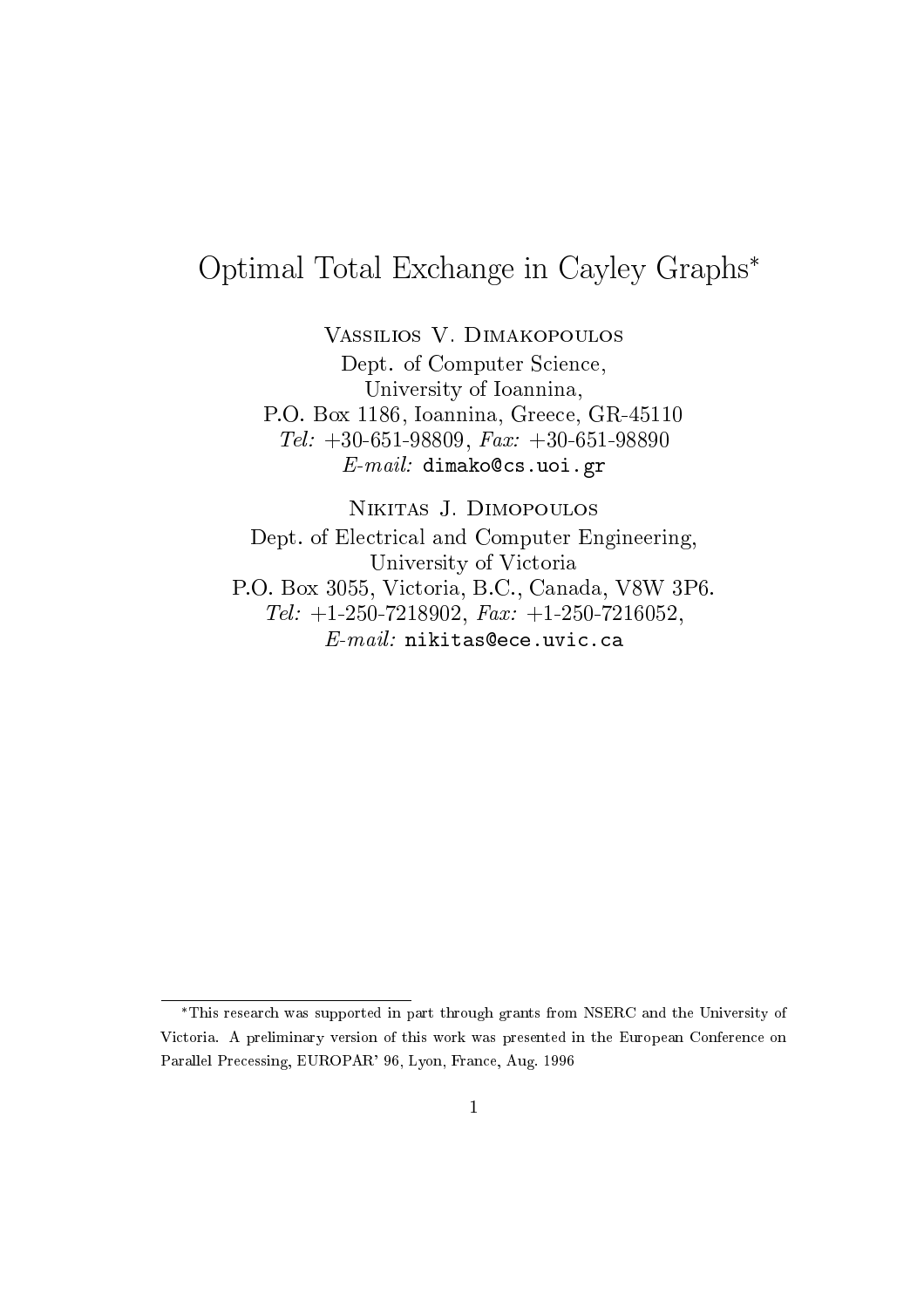## Optimal Total Ex
hange in Cayley Graphs

Vassilios V. Dimakopoulos (IEEE Member) Department of Computer Science, University of Ioannina

Nikitas J. Dimopoulos (Senior IEEE Member) Department of Electrical and Computer Engineering, University of Victoria

#### Abstra
t

Consider an inter
onne
tion network and the following situation: every node needs to send a different message to every other node. This is the total exchange or all-to-all personalized ommuni
ation problem, one of a number of information dissemination problems known as collective communications. Under the assumption that a node can send and receive only one message at each step (single-port model) it is seen that the minimum time required to solve the problem is governed by the status (or total distan
e) of the nodes in the network. We present here a time-optimal solution for any Cayley network. Rings, hypercubes, cube-connected cycles, butterflies are some well-known Cayley networks which can take advantage of our method. The solution is based on a class of algorithms which we call *node-invariant* algorithms and which behave uniformly across the network.

#### Keywords:

Cayley graphs, olle
tive ommuni
ations, inter
onne
tion networks, node-invariant algorithms, total ex
hange (all-to-all personalized ommuni
ation)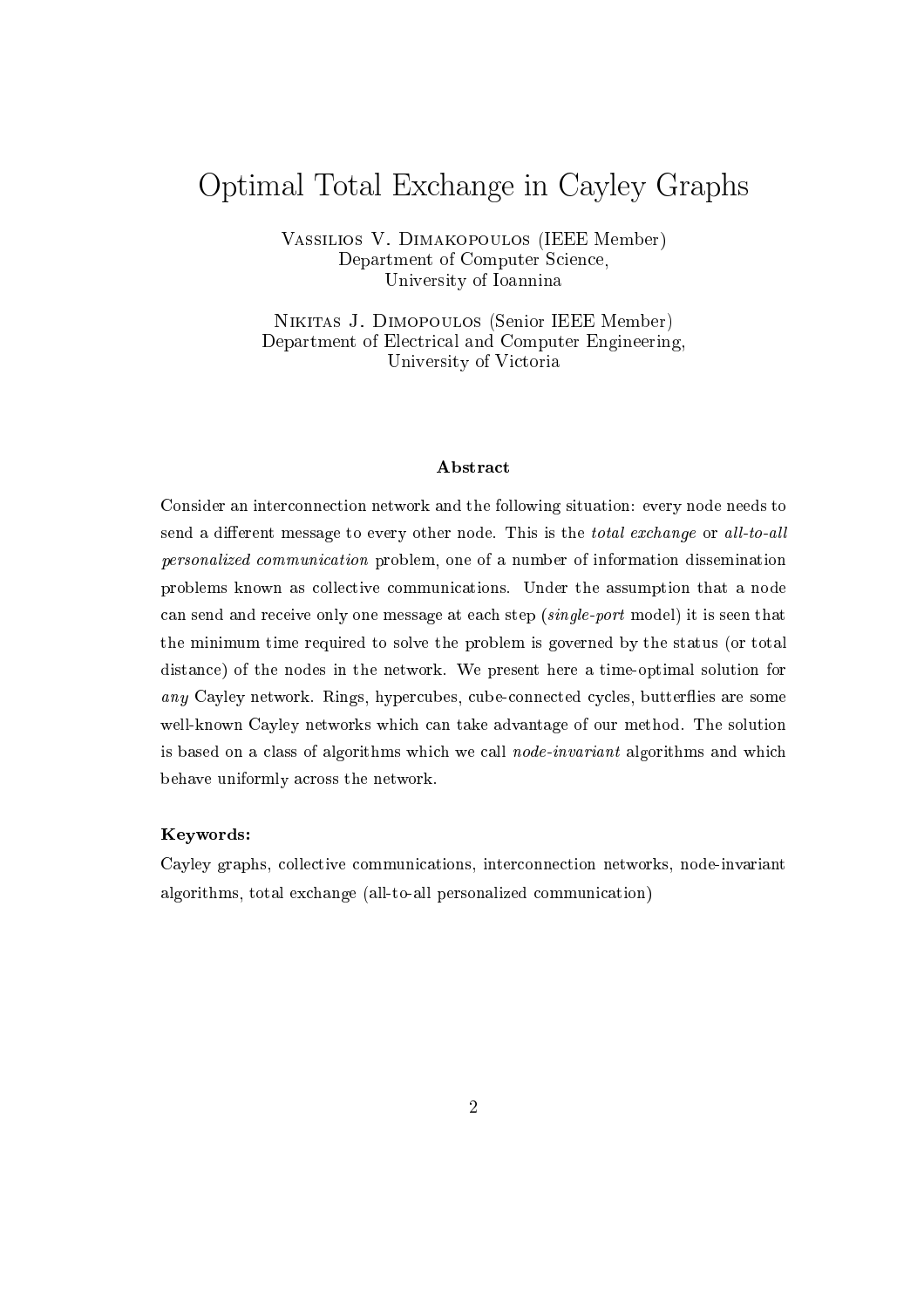### 1 Introduction

Colle
tive ommuni
ations for distributed-memory multipro
essors have re
eived onsiderable attention, as for example is evident from their in
lusion in the Message Passing Interface standard  $\left|17\right|$  and from their importance in supporting various constructs in High Performance Fortran  $[12, 16]$ . This is easily justified by their frequent appearance in parallel numerical algorithms [13, 5].

Broad
asting, s
attering, gathering, multinode broad
asting (sometimes alled gossiping) and total ex
hange onstitute a set of representative information dissemination problems that have to be efficiently solved in order to maximize the performan
e of message-passing parallel programs. Out of this set, total exchange will be the subject of this paper. In total exchange, each node in a network has distin
t messages to send to all the other nodes. The problem has often, and quite reasonably, been identified with matrix transposition. It is easy to see why: if the network has  $n$  nodes and each node stores a row of an n - - - **no**minative then in order to the matrix, each including the matrix, each in the matrix, which the elements of its row to all the other nodes. Of ourse the appli
ation of total ex
hange is not limited to matrix transposition; other data permutations occurring e.g. in FFT algorithms can also be viewed as total exchange problems. Total exchange is also known as *multiscattering* or all-to-all personalized ommuni
ation.

Algorithms to solve the problem for a number of networks under a variety of models/assumptions have appeared in the literature mostly concentrating in hypercubes and tori (e.g.  $[20, 14, 4, 21, 10]$ ). Here we are going to follow the so-called *single-port* model in a store-and-forward network. Formally, our problem will be the distribution of distin
t messages from every node to every other node subject to the following conditions [11]:

- only adjacent nodes can exchange messages.
- a message requires one time unit (or *step*) in order to be transferred between two nodes,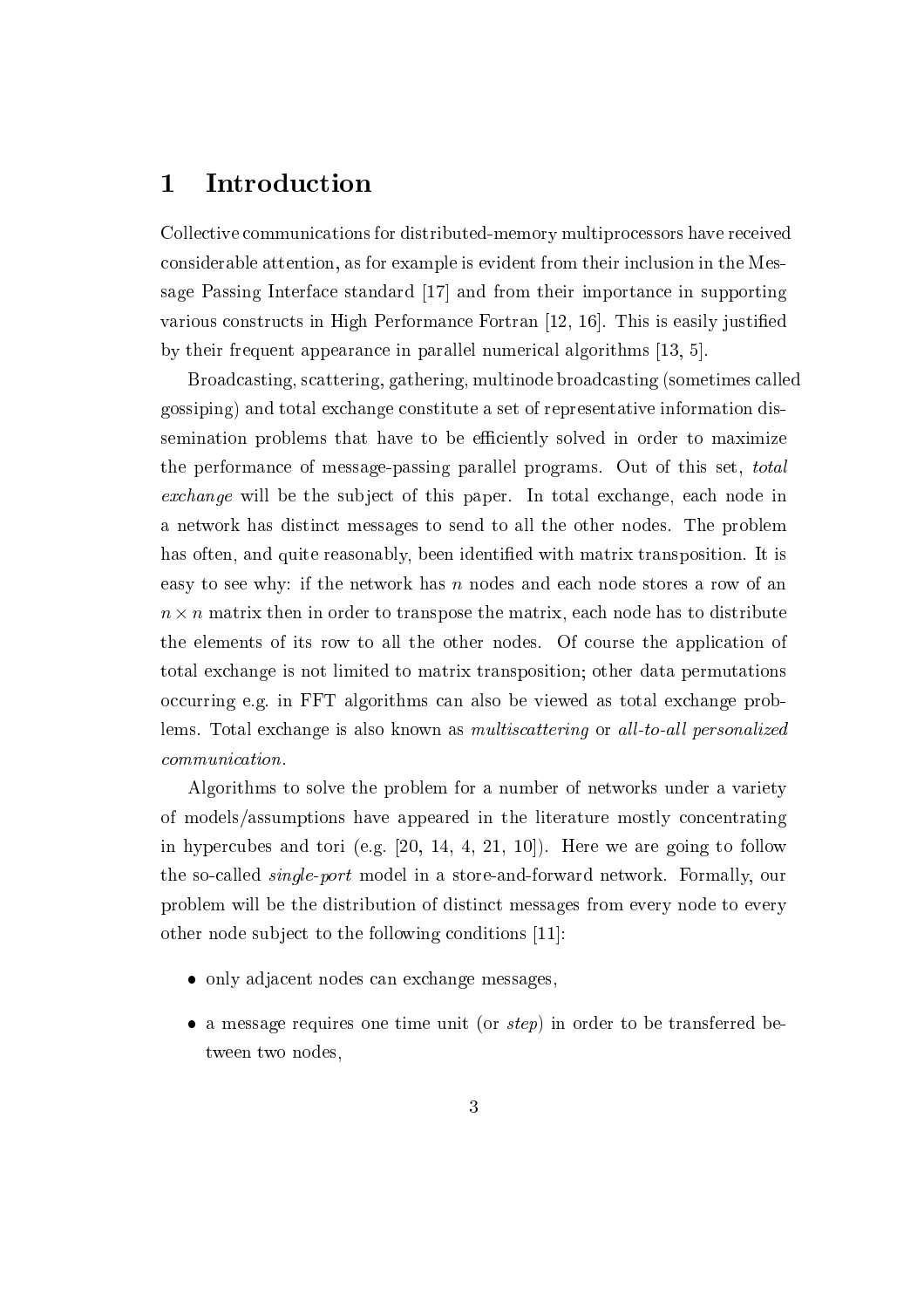• a node can send at most one message and receive at most one message in ea
h step.

Under this model, time-optimal total ex
hange algorithms have been given in  $[5, pp. 81–83]$  for hypercubes (although highly involved), in [18] for star graphs, and in [10] for general cartesian product networks.

In this paper we are going to show that it is possible to solve the problem in the minimum time in any Cayley network. Hyper
ubes and star graphs belong to the class of Cayley networks, as do complete graphs, rings, cube-connected cycles, (wrapped) butterflies and many other interesting and widely studied networks whose significance is well-known  $[15]$ . Communication algorithms for re
ently proposed Cayley graphs either do not address the total ex
hange problem (e.g. in  $[3]$  for stars and pancakes, and in  $[23]$  for cyclic-cubes) or are not strictly optimal under the model we consider (e.g. the proposed total exchange algorithm for the macro-stars in  $[22]$ . In contrast, our method achieves absolute optimality as far as ompletion time is on
erned. In the ase of hyper
ubes and star graphs, where optimal solutions are already known, our method an still be important sin
e it leads to mu
h simpler algorithms, as shown in Se
tion 6. Furthermore, what is more important is that the developed theory is not tied to a particular topology; it is quite general and applies to *any* Cayley graph.

The paper is organized as follows. Section 2 introduces some elementary graph-theoreti and group-theoreti notation. In Se
tion 3 we derive a simple property of Cayley networks whi
h will be useful for our arguments. In Se
tion 4 we give a lower bound for the time needed to perform total ex
hange under the single-port model. In the same section we give sufficient conditions for achieving the lower bound. We then proceed to formally define the class of *node-invariant* algorithms and prove its optimality for the total ex
hange problem in Se
tion 5. A simple node-invariant algorithm is given in Se
tion 6, along with an example in hyper
ubes. Finally, Se
tion 7 summarizes the results.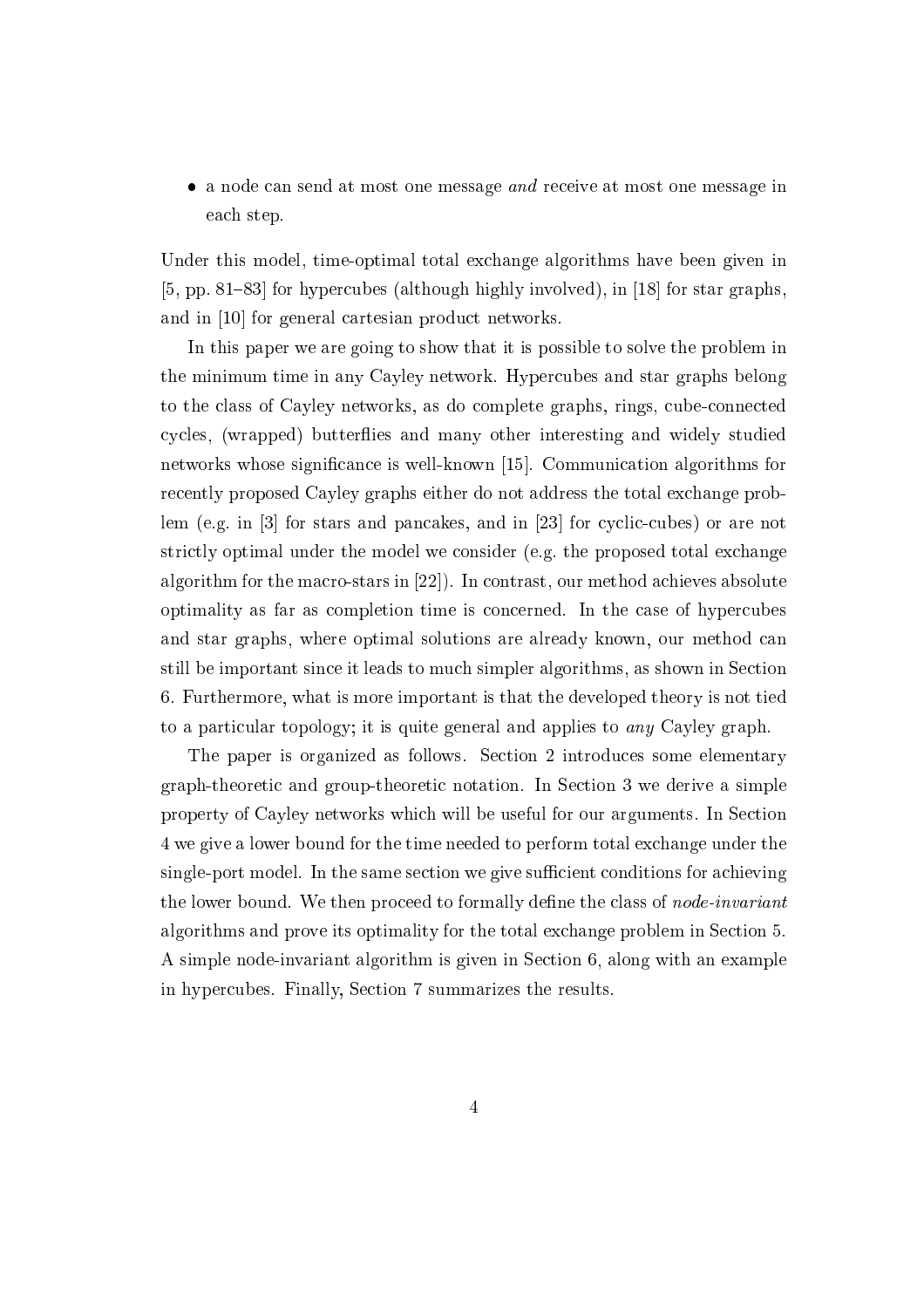### 2 Graph-theoretic and group-theoretic notions

An (undirected) graph G consists of a set V of nodes (or vertices) interconnected by a set  $E$  of (undirected) *edges*. This is the usual model of representing a multiprocessor interconnection network: each processor corresponds to a node and ea
h ommuni
ation link orresponds to an edge. Thus the terms `graph' and 'network' will be considered synonymous here. Nodes connected by an edge in E are *adjacent* to each other. Nodes adjacent to  $v \in V$  are *neighbors* of v.

A path in G from node  $v$  to node  $u$  is a sequence of nodes

$$
v = v_0, v_1, \ldots, v_\ell = u,
$$

such that all vertices are distinct and for all  $0 \leq i \leq \ell$ , the edge  $(v_i, v_{i+1}) \in E$ . We say that the *length* of a path is  $\ell$  if it contains  $\ell + 1$  vertices. In a *connected* graph there exists a path between any two nodes, and this is the lass of graphs we consider here. The *distance*,  $dist(v, u)$ , between vertices v and u is the length of a shortest path between v and u. Finally, the *eccentricity* of v,  $e(v)$ , is the distan
e to a node farthest from v, i.e.

$$
e(v) = \max_{u \in V} \{dist(v, u)\}.
$$

An *automorphism* of the graph is a mapping from the vertices to the vertices that preserves the edges. Formally, an automorphism of G is a permutation  $\sigma$ of V such that  $(\sigma(v), \sigma(u)) \in E$  if and only if  $(v, u) \in E$ . If for any pair of vertices  $v, u$  there exists an automorphism that maps  $v$  to  $u$  then the graph is node symmetri
.

A group consists of a set G and an associative binary operation  $\cdot$  on G with the following two properties. There exists an *identity* element  $-$  that is an element  $\epsilon \in \mathcal{G}$  for which  $a \cdot \epsilon = \epsilon \cdot a = a$  for all  $a \in \mathcal{G}$  — and for each  $a \in \mathcal{G}$ there exists an *inverse* element, denoted by  $a_{-}$   $\equiv$  that is an element  $a_{-} \in \mathcal{G}$ for which  $a \cdot a = a \cdot a = \epsilon$ . The inverse of an element is unique. It is known that the set of automorphisms of a graph  $G$  is a group with respect to the composition operation, and we will denote it by  $\Pi(G)$ .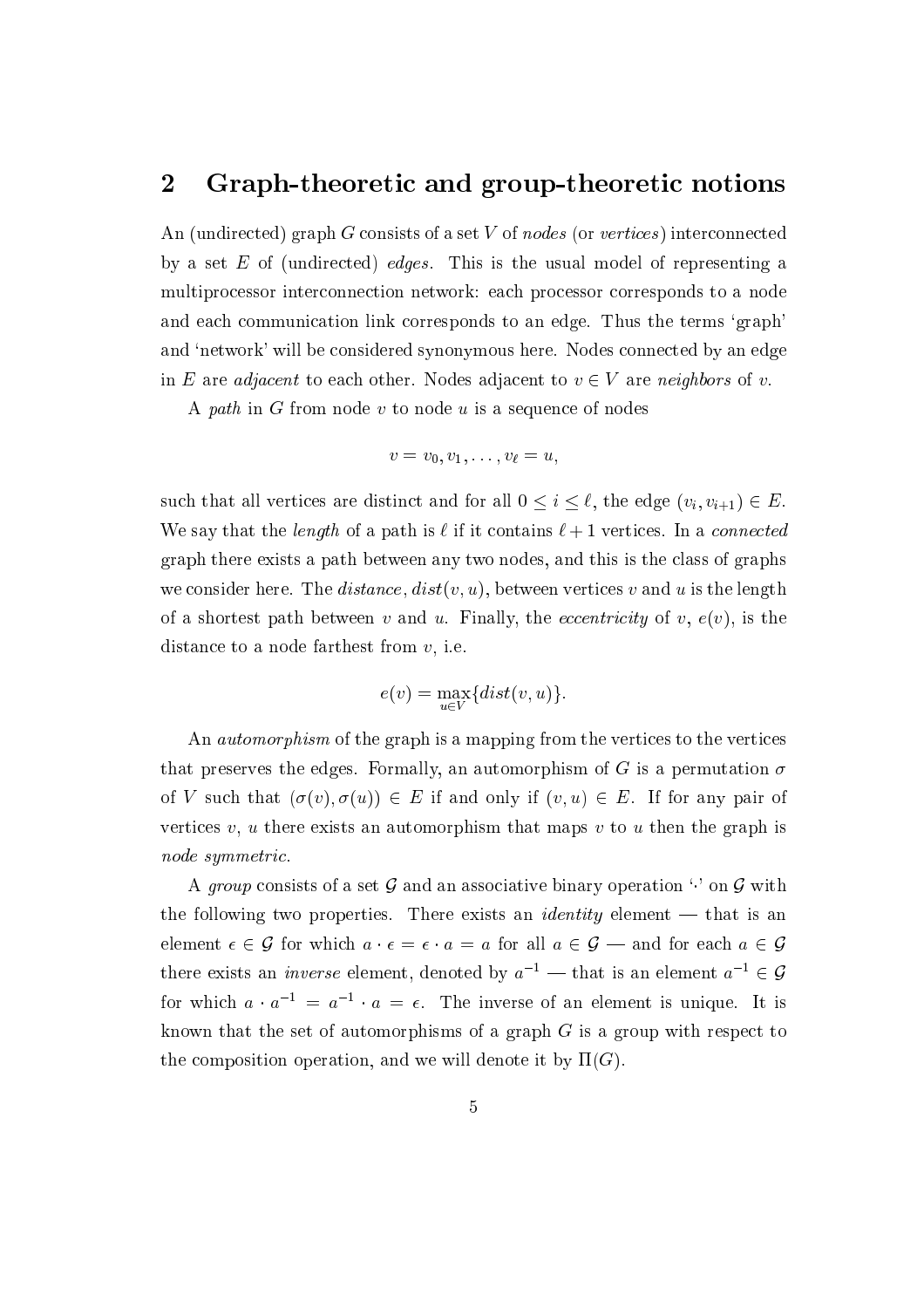Cayley graphs  $[6, 1]$  are based on groups and constitute a large class of node symmetric networks. Given a set  $\Gamma = {\gamma_1, \gamma_2, \ldots, \gamma_d}$  of generators for a group  $\mathcal{G}$ , a *Cayley graph* has vertices corresponding to the elements of  $\mathcal{G}$  and edges corresponding to the action of the generators. That is, if  $v, u \in \mathcal{G}$ , the edge  $(v, u)$  exists in G iff there is a generator  $\gamma \in \Gamma$  such that  $v \cdot \gamma = u$ . A usual assumption is that the identity element of  $\mathcal G$  does not belong to  $\Gamma$  (in order to avoid edges from a node to itself) and that  $\Gamma$  is closed under inverses (so that the graph is in effect undirected).

The class includes quite important networks such as the *hypercube*, the (wrapped) butterfly, the cube-connected cycles  $[2, 19, 9]$ . Also, connected circulant graphs [7] (which include the rings) are Cayley networks [6]. More recently proposed Cayley graphs include the cyclic-cubes  $[23]$  and the macro-stars  $[22]$ .

## 3 An automorphism property of Cayley graphs

Consider a Cayley graph G with node set  $V = \mathcal{G} = \{v_0, v_1, \ldots, v_{n-1}\}\$ , and the mapping:

$$
\sigma_{v_i}(v_x) = v_i \cdot v_0^{-1} \cdot v_x,\tag{1}
$$

where  $v_0$  – is the inverse element of  $v_0$  in V . It is easily seen that this mapping is an automorphism of the graph [1]. Let  $\Sigma(G)$  be the set of the n mappings defined by (1) for  $i = 0, 1, ..., n - 1$ :

$$
\Sigma(G) = \{ \sigma_{v_i} \mid i = 0, 1, \ldots, n-1 \}.
$$

The mappings in  $\Sigma(G)$  have the following properties:

- $\bullet$   $\sigma_{v_i}$  maps  $v_0$  to  $v_i$
- $\mathbf{v}_0$  is the identity mapping
- If  $i \neq j$ , then:

$$
\sigma_{\sigma_{v_i}(v_j)}(v_x) \;\; = \;\; \sigma_{v_i}(v_j) \cdot v_0^{-1} \cdot v_x
$$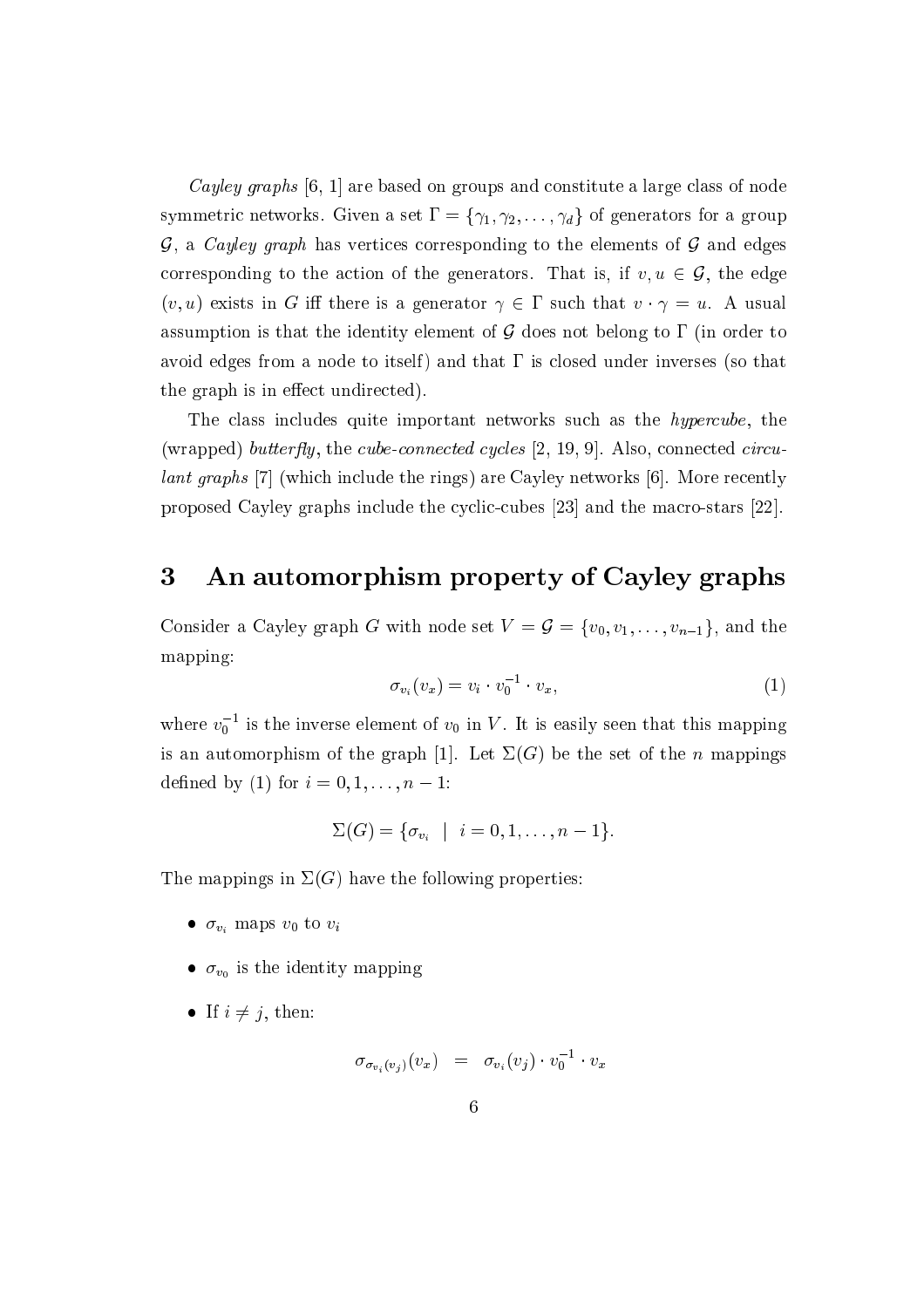$$
= v_i \cdot v_0^{-1} \cdot v_j \cdot v_0^{-1} \cdot v_x
$$
  

$$
= \sigma_{v_i}(v_j \cdot v_0^{-1} \cdot v_x)
$$
  

$$
= \sigma_{v_i}(\sigma_{v_j}(v_x)),
$$

that is,

$$
\sigma_{\sigma_{v_i}(v_j)} = \sigma_{v_i} \sigma_{v_j},\tag{2}
$$

the omposition of mappings vi and vj .

Notice that  $\Sigma(G)$  may not be the only set of automorphisms which satisfy (2). Also, if the network is known, the automorphisms may obtain a (
omputationally) simpler form. As an example, consider a ring with  $n$  nodes. Node  $v_i$ is adjacent to nodes  $v_{i\oplus 1}$  and  $v_{i\ominus 1}$  where  $\oplus$  and  $\ominus$  denote addition and subtraction modulo n. An easy set  $\Sigma(G)$  of automorphisms with the desired properties onsists of the following mappings:

$$
\sigma_{v_i}(v_x)=v_{i\oplus x},
$$

 $i = 0, 1, \ldots, n - 1$ . Actually, the above mappings work for any (connected) ir
ulant graph.

During total ex
hange nodes are required to send messages to various destinations. If a node holds a number of messages to be forwarded, at ea
h step it must sele
t one of them and send it to one of its neighboring nodes. Thus, before the sele
ted message is transmitted the node must hoose a neighbor according to some predefined rules. What we would like to establish is that at any step all nodes in the network choose "equivalent" neighbors. This way we can expect that all nodes operate in a uniform manner, and whatever occurs at node  $v_0$  occurs "equivalently" at all the other nodes. The preceding comments are formalized in the following lemma.

**Lemma 1** Let  $v_0$  pick one of its neighbors,  $v_a$ , and let every other node  $v_i$ ,  $i = 1, 2, \ldots, n - 1$ , pick neighbor  $\sigma_{v_i}(v_a)$ . Then

- (a) every node is pi
ked by exa
tly one other node and
- (b) if  $v_b$  is the node that picks  $v_0$  then  $\sigma_{v_i}(v_b)$  is the node that picks  $v_i$ .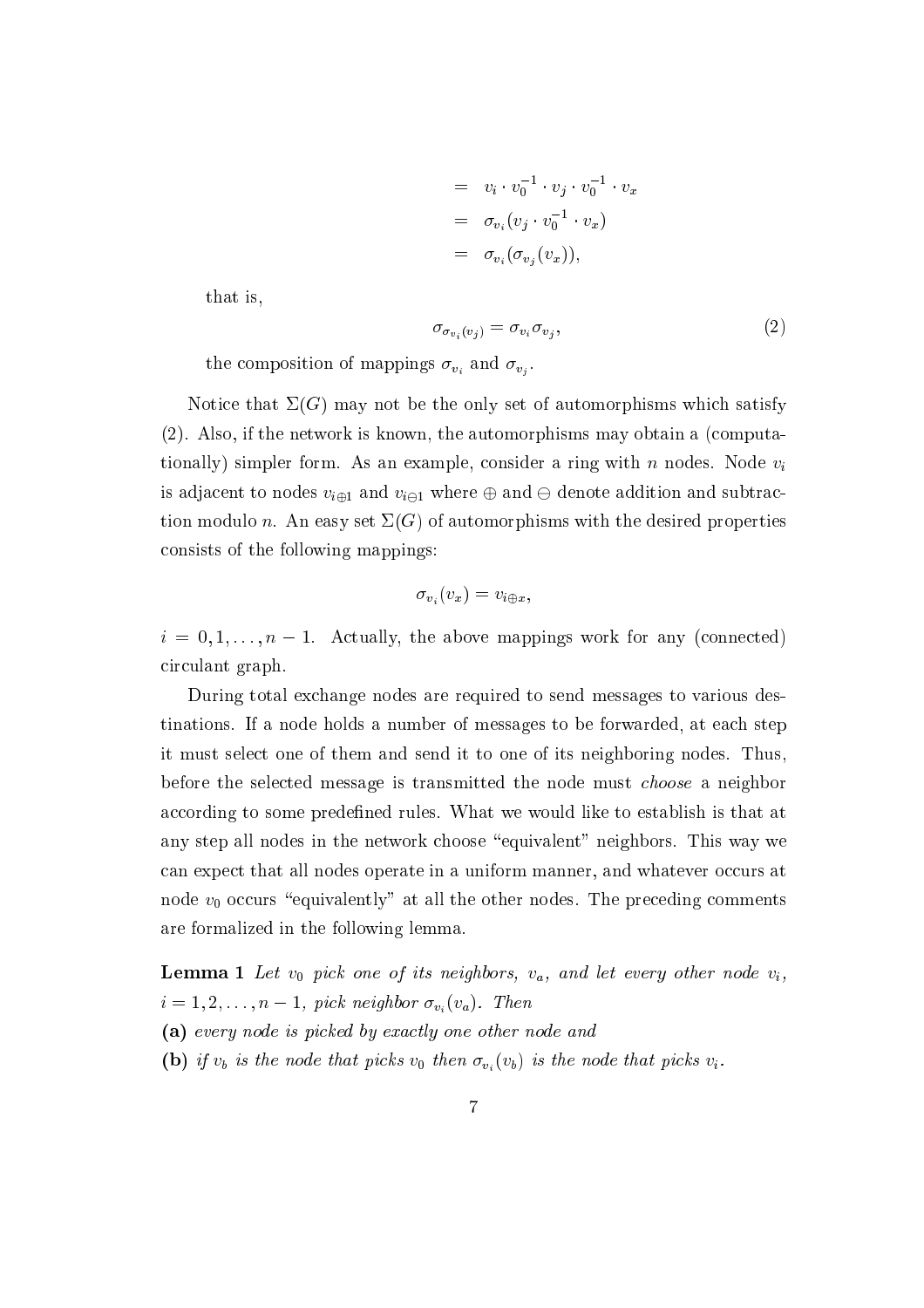#### Proof.

- (a) For the first part, all we have to show is that  $\sigma_{v_i}(v_a) \neq \sigma_{v_i}(v_a)$  for  $i \neq j$ . Let us assume that for some  $j \neq i$  we have  $\sigma_{v_i}(v_a) = \sigma_{v_j}(v_a) = v_k$ , for some k. Then vk <sup>=</sup> vi (va), and from (2), vk <sup>=</sup> viva . Similarly, vk <sup>=</sup> vj va .  $\alpha$  , viva  $\alpha_1$  ,  $\alpha_2$  ,  $\alpha_3$  ,  $\alpha_4$  ,  $\alpha_5$  ,  $\alpha_6$  ,  $\alpha_7$  ,  $\alpha_8$  ,  $\alpha_9$  ,  $\alpha_1$  ,  $\alpha_2$  ,  $\alpha_3$  ,  $\alpha_7$  ,  $\alpha_8$  ,  $\alpha_9$  ,  $\alpha_9$  ,  $\alpha_9$  ,  $\alpha_9$  ,  $\alpha_9$  ,  $\alpha_9$  ,  $\alpha_9$  ,  $\alpha_9$  ,  $\alpha_9$  ,  $\$
- (b) Let  $v_b$  be the node that picks  $v_0$ , that is  $v_0 = \sigma_{v_b}(v_a)$ . Since  $v_i = \sigma_{v_i}(v_0)$  $(\sigma_{v_i}$  maps  $v_0$  to  $v_i$ ), we obtain  $v_i = \sigma_{v_i}(\sigma_{v_b}(v_a))$ . From (2) we get  $v_i =$  $\langle v_i(v_b) \rangle \cdot u$ , the means that  $\langle v_i(v_b) \rangle$  pieces is  $\langle v_i \rangle$

 $\Box$ 

### 4 Lower bound on total ex
hange time

In the total exchange problem, every node v has to send  $n-1$  distinct messages, one to each of the other nodes in an n-node network. If there exist  $n_d$  nodes in distance d from v, where  $d = 1, 2, \ldots, e(v)$ , then the messages sent by v must ross

$$
s(v) = \sum_{d=1}^{e(v)} dn_d
$$

links in total. For all messages to be ex
hanged, the total number of link traversals must be

$$
S_G = \sum_{v \in V} s(v).
$$

The quantity  $s(v)$  is known as the *total distance* or the *status* [8] of node v.

Every time a message is ommuni
ated between adja
ent nodes one link traversal occurs. If nodes are allowed to transmit only one message per step, the maximum number of link traversals in a single step is at most n. Consequently, we can at best subtract n units from  $S<sub>G</sub>$  in each step, so that a lower bound on total ex
hange time is

$$
T \ge \frac{S_G}{n}.\tag{3}
$$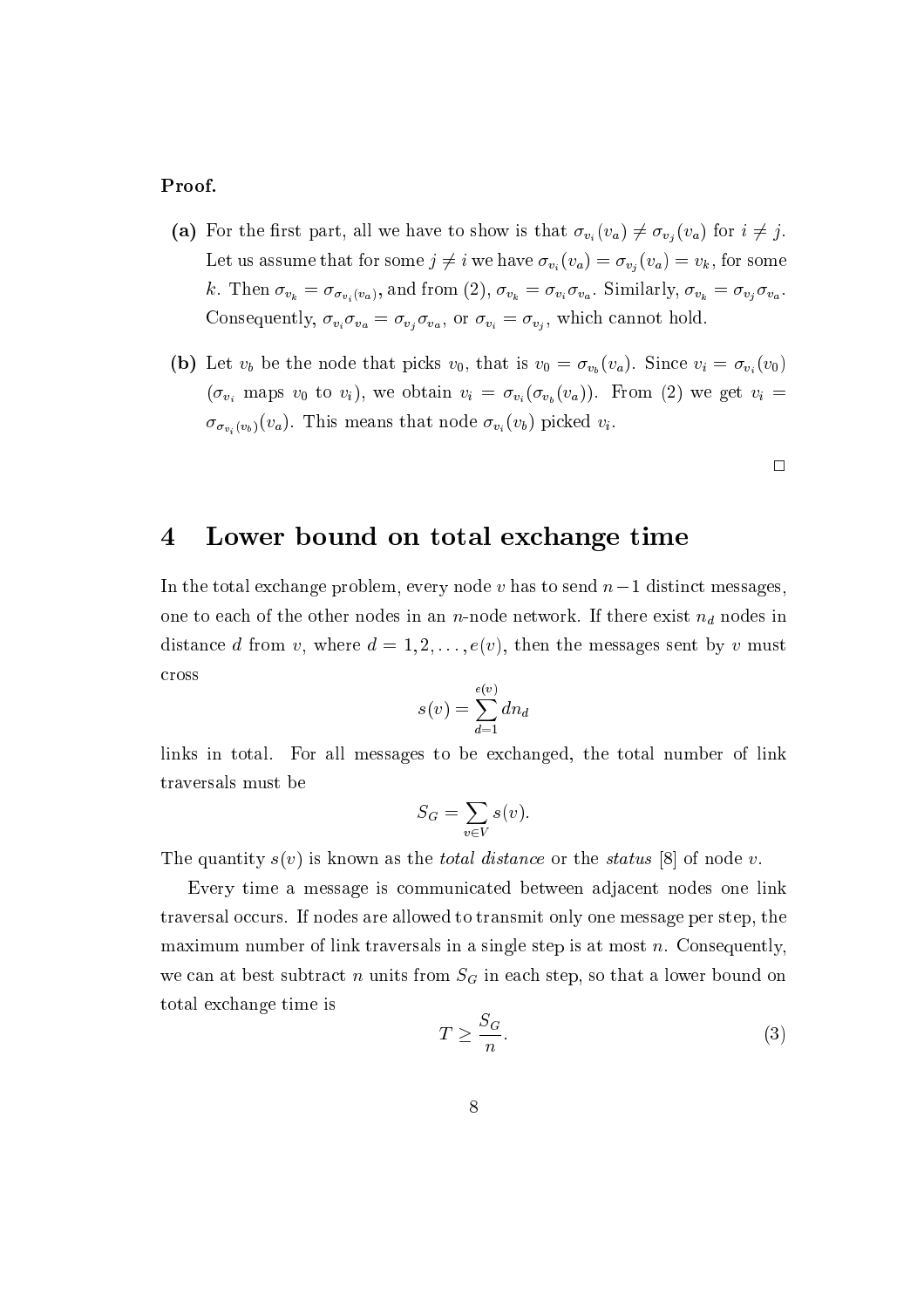Because all nodes in a node symmetric graph have the same status  $[8]$ , it is seen that for such networks the lower bound is simply  $T \geq s(v)$ , where v is any node.

Based on the above discussion we immediately have the following sufficient onditions in order for a total ex
hange s
heme to a
hieve the lower bound of  $(3)$ :

all nodes are busy all the time, and,  $(4)$ 

every transmitted message gets closer to its destination. (5)

The conditions guarantee that n units are subtracted from  $S_G$  at every step, which is the best we can do. Notice that we must require that transmitted messages are not *derouted*, that is, they always follow minimal paths, getting closer to their destination after each link traversal.

### 5 Optimal algorithms

 $\equiv$  ,  $\sim$  ,  $\sim$  ,  $\sim$  ,  $\sim$  , and the static matrix matrix and the static  $\sim$  ,  $\sim$   $v_i$  , where  $\sim$  and  $\sim$ messages from neighbors are deposited until they are s
heduled for transfer to some other node. Initially,  $Q_{v_i}$  contains the  $n-1$  messages of  $v_i$  for the other nodes. As time passes, messages originating from other nodes join this queue on their way to their destination. If an incoming message is destined for  $v_i$  it is assumed that it does not join the message queue but is rather forwarded to the local processor for consumption.

At node  $v_i$  some local algorithm  $\mathcal{A}_{v_i}$  operates in order to schedule the message transfers. Whenever the exist messages in  $\mathcal{O}$  is the  $\mathcal{A}$   $\mathcal{A}$  in  $\mathcal{O}$  , and in  $\mathcal{A}$  is the  $\mathcal{I}$ sible for selecting:

(i) the message to leave in the next time unit, and,

(ii) the neighbor of  $v_i$  to which the message will be sent.

 $\alpha$  . If an algorithm A distribution  $\alpha$  and  $\alpha$  algorithm A  $\alpha$  ,  $\alpha$  ,  $\alpha$  ,  $\alpha$  ,  $\alpha$  ,  $\alpha$  ,  $\alpha$  ,  $\alpha$ is a collection of local algorithms, algorithm  $\mathcal{A}_{v_i}$  running on node  $v_i$ ,  $i =$ <sup>0</sup>; <sup>1</sup>; : : : ; <sup>n</sup> 1. Algorithm Avi is written as Avi <sup>=</sup> (fvi ;wvi ), where, given <sup>a</sup>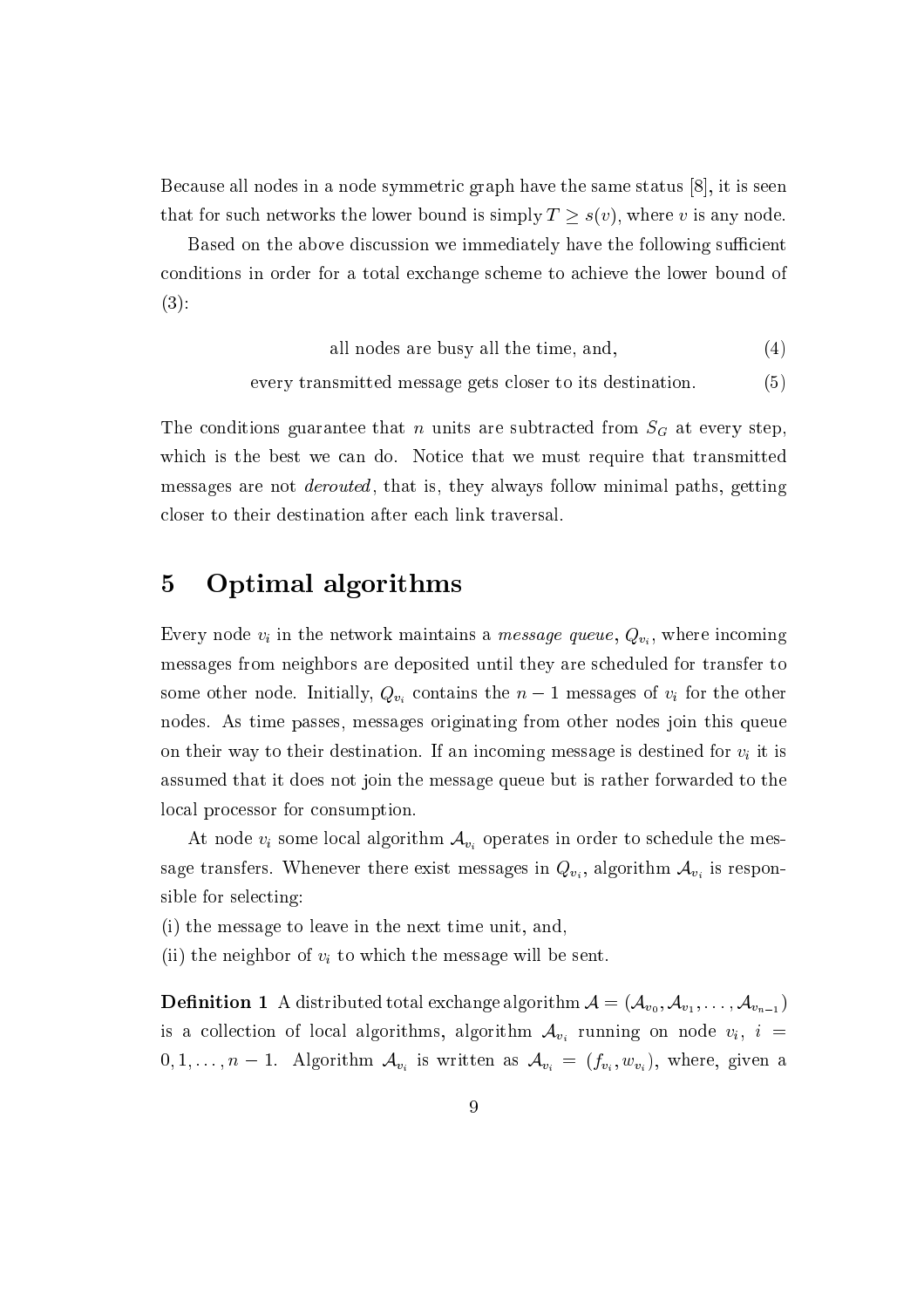, provide the selection  $\mathcal{P}(v_1)$  . The selection of  $\mathcal{P}(v_1)$  is a message function of  $\mathcal{P}(v_1)$  , we can define the set of  $\mathcal{P}(v_1)$ lects a neighbor  $w_{v_i}(m)$  of  $v_i$ .

The idea now is to fix a node in the network (say  $v_0$ ) and to make all the other nodes behave in a similar way with  $v_0$ . We will design the algorithms in such a way that every node  $v_i$  selects a message "corresponding" to the message selected by node  $v_0$  and sends it to a neighbor "corresponding" to the neighbor selected by  $v_0$ . This way we expect that the algorithm will behave uniformly across the network. This uniformity is highly desirable because it will force all nodes to have "corresponding" messages queues at each step; hence we can argue that message queues always have the same size. We will then be able to guarantee that all queues be
ome empty at the same time. This is exa
tly the time when total ex
hange is ompleted, and ondition (4) will have been satisfied.

In order to des
ribe algorithms with a uniform behavior, we need the following notation. Let  $m_{v_x}(v_y)$  be the message of node  $v_x$  (source) meant for node  $v_y$ (destination). For an automorphism  $\sigma \in \Sigma(G)$ , let  $\sigma(m_{v_x}(v_y))$  be the message of node  $\sigma(v_x)$  destined for node  $\sigma(v_y)$ , i.e.

$$
\sigma(m_{v_x}(v_y)) \stackrel{\text{def}}{=} m_{\sigma(v_x)}(\sigma(v_y)).
$$

Finally, let  $Q$  be a set of messages. We define:

$$
\sigma(Q) \stackrel{\text{def}}{=} \left\{ \sigma(m_{v_x}(v_y)) \mid m_{v_x}(v_y) \in Q \right\}.
$$

 $\mathcal{L} = \mathcal{L} \cup \mathcal{L} = \mathcal{L} \cup \mathcal{L}$  in and let  $\mathcal{L} = \{ \mathcal{L} \cup \{ \mathcal{L} \mid \mathcal{L} \mid \mathcal{L} \mid \mathcal{L} \mid \mathcal{L} \mid \mathcal{L} \mid \mathcal{L} \mid \mathcal{L} \mid \mathcal{L} \mid \mathcal{L} \mid \mathcal{L} \mid \mathcal{L} \mid \mathcal{L} \mid \mathcal{L} \mid \mathcal{L} \mid \mathcal{L} \mid \mathcal{L} \mid \mathcal{L} \mid \mathcal{L} \$ 1} be a set of automorphisms that satisfy (2). A total exchange algorithm <sup>A</sup> <sup>=</sup> (Av0 ; : : : ; Avn1 ) where Avi <sup>=</sup> (fvi ;wvi ), <sup>i</sup> <sup>=</sup> <sup>0</sup>; <sup>1</sup>; : : : ; <sup>n</sup> 1, will be alled node-invariant if for any message queue  $Q$  and any message  $m$  it satisfies

$$
f_{v_i}(\sigma_{v_i}(Q)) = \sigma_{v_i}(f_{v_0}(Q))
$$
  

$$
w_{v_i}(\sigma_{v_i}(m)) = \sigma_{v_i}(w_{v_0}(m)).
$$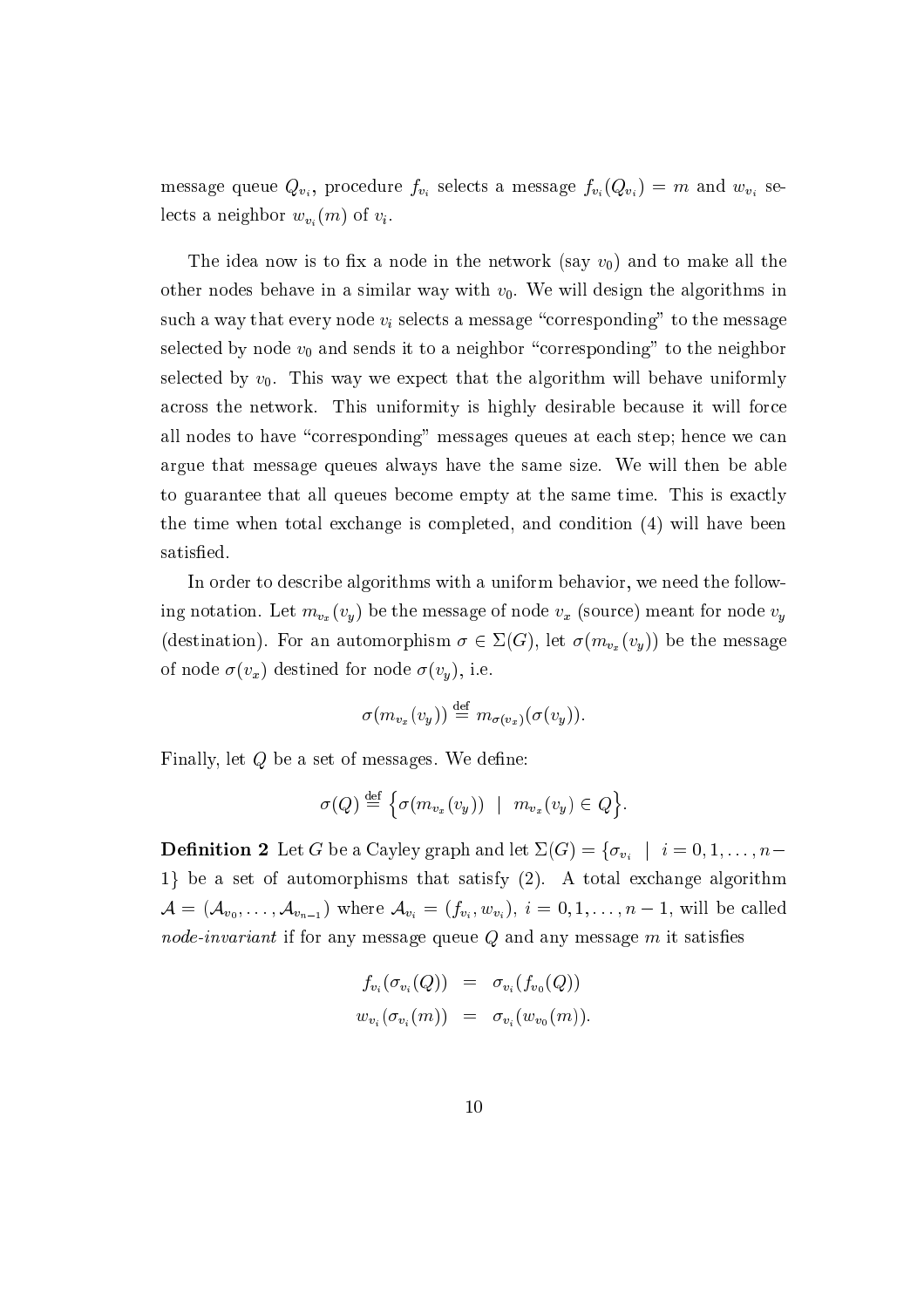**Lemma 2** If  $Q_{v_i}(t)$  is the queue of node  $v_i$  at time  $t, i = 0, 1, \ldots, n-1$ , then any node-invariant algorithm guarantees that

$$
Q_{v_i}(t) = \sigma_{v_i}(Q_{v_0}(t)),
$$

 $j$  and a set of  $\alpha$  is as as  $v_i$  are as given in  $\alpha$  -  $j$  and in Definition 2.

**Proof.** The proof is by induction on t. Initially  $(t = 0)$  we have that

$$
Q_{v_0} = \{m_{v_0}(v_j) \mid j = 1, 2, \ldots, n-1\}.
$$

Because automorphisms are bijections  $\sigma_{v_i}(v_k) \neq \sigma_{v_i}(v_\ell)$  if  $k \neq \ell$ . Consequently, the set  $\{\sigma_{v_i}(v_j) \mid j = 1, 2, \ldots, n-1\}$  contains all nodes of G except node  $v_i$ (since for  $j = 0$ ,  $\sigma_{v_i}(v_0) = v_i$ ). Thus the message set  $S = \{m_{v_i}(\sigma_{v_i}(v_j)) \mid j = i\}$  $1, 2, \ldots, n-1$  is the same as the set  $S' = \{m_{v_i}(v_k) \mid k = 0, 1, \ldots, n-1, k \neq i\}.$ Notice that  $S' = Q_{v_i}(0)$ . If we write  $v_i$  as  $\sigma_{v_i}(v_0)$ , and use (2) it is straightforward to derive that  $S = \sigma_{v_i}(Q_{v_0}(0))$ , showing that  $Q_{v_i}(0) = \sigma_{v_i}(Q_{v_0}(0))$ .

Next, assume as an induction hypothesis that for some  $t \geq 0$ ,

$$
Q_{v_i}(t) = \sigma_{v_i}(Q_{v_0}(t)).
$$
\n(6)

For time  $t+1$  we proceed as follows. For simplicity, let  $m_{s(v_i)} = f_{v_i}(Q_{v_i}(t))$  and  $v_{s(v_i)} = w_{v_i}(m_{s(v_i)})$ . That is,  $m_{s(v_i)}$  is the message selected by  $v_i$ , and  $v_{s(v_i)}$  is the neighbor of  $v_i$  to which the selected message will be *sent*. From (6) and the definition of node-invariant algorithms it is easily seen that

$$
m_{s(v_i)} = \sigma_{v_i}(m_{s(v_0)}), \qquad (7)
$$

$$
v_{s(v_i)} = \sigma_{v_i}(v_{s(v_0)}).
$$
\n
$$
(8)
$$

Now notice that  $v_{s(v_0)}$  is the neighbor  $v_0$  picked to send the message to. From (8) it is seen that Lemma 1 applies so that every node re
eives exa
tly one message, and that, if  $v_{r(v_0)}$  is the neighbor from which  $v_0$  receives a message then

$$
v_{r(v_i)} = \sigma_{v_i}(v_{r(v_0)})
$$
\n
$$
(9)
$$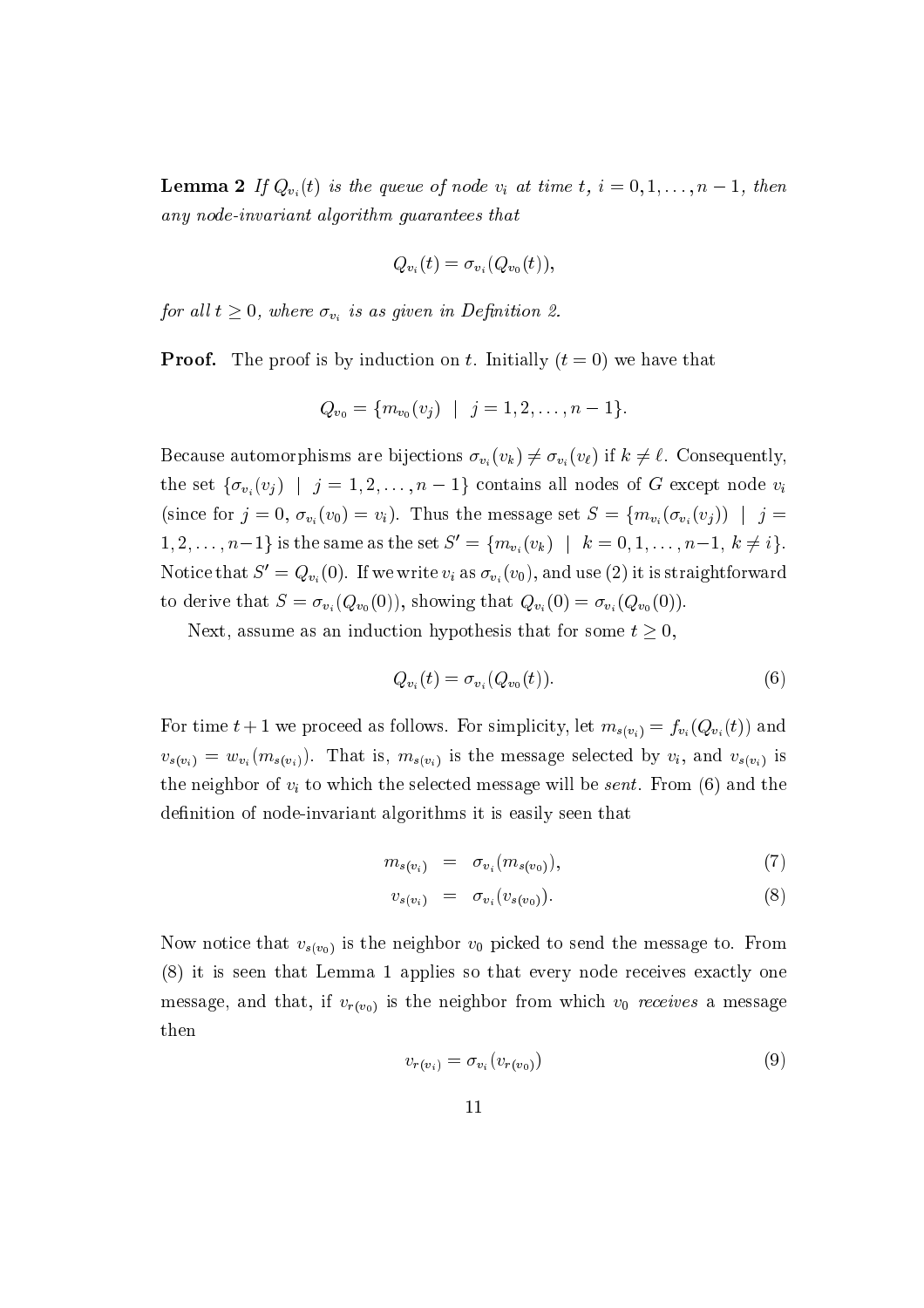is the neighbor from which  $v_i$  receives its (unique) message. Moreover, if  $m_{r(v_i)}$ is the message received by  $v_i$ , we obtain

$$
m_{r(v_i)} = m_{s(v_{r(v_i)})}
$$
  
=  $\sigma_{v_{r(v_i)}}(m_{s(v_0)})$   
=  $\sigma_{\sigma_{v_i}(v_{r(v_0)})}(m_{s(v_0)})$   
=  $\sigma_{v_i}(\sigma_{v_{r(v_0)}}(m_{s(v_0)})),$ 

 $v(v_0)$   $\frac{\partial (v_r(v_0))}{\partial (v_0(v_0))}$   $\frac{\partial (v_0(v_0))}{\partial (v_0(v_0))}$ 

$$
m_{r(v_i)} = \sigma_{v_i}(m_{r(v_0)}).
$$
\n(10)

To recapitulate, any node  $v_i$  selects a message  $m_{s(v_i)}$  given by (7), sends it to some node  $v_{s(v_i)}$  given by (8) and receives a message  $m_{r(v_i)}$  given by (10) from some node  $v_{r(v_i)}$  given by (9). If the destination of  $m_{r(v_0)}$  is node  $v_0$ , then from (10) it is seen that the destination of  $m_{r(v_i)}$  is node  $v_i$ . Conversely, if  $m_{r(v_0)}$  is not meant for  $v_0$  then  $m_{r(v_i)}$  is not meant for  $v_i$ . In the first case at node  $v_0$  we will have

$$
Q_{v_0}(t+1) = Q_{v_0}(t) \setminus \{m_{s(v_0)}\},
$$

since  $m_{r(v_0)}$  does not join the queue, and in the second case,

$$
Q_{v_0}(t+1) = Q_{v_0}(t) \cup \{m_{r(v_0)}\} \setminus \{m_{s(v_0)}\},\tag{11}
$$

where  $\langle \rangle$  is the set-theoretic difference. In the second case (the first case is treated identically), for node  $v_i$  we have

$$
Q_{v_i}(t+1) = Q_{v_i}(t) \cup \{m_{r(v_i)}\} \setminus \{m_{s(v_i)}\}.
$$

Using  $(6)$ ,  $(7)$ ,  $(10)$  and  $(11)$ ,

$$
Q_{v_i}(t+1) = \sigma_{v_i}(Q_{v_0}(t)) \cup \{\sigma_{v_i}(m_{r(v_0)})\} \setminus \{\sigma_{v_i}(m_{s(v_0)})\}
$$
  
=  $\sigma_{v_i}(Q_{v_0}(t) \cup \{m_{r(v_0)}\} \setminus \{m_{s(v_0)}\})$   
=  $\sigma_{v_i}(Q_{v_0}(t+1)),$ 

concluding the induction.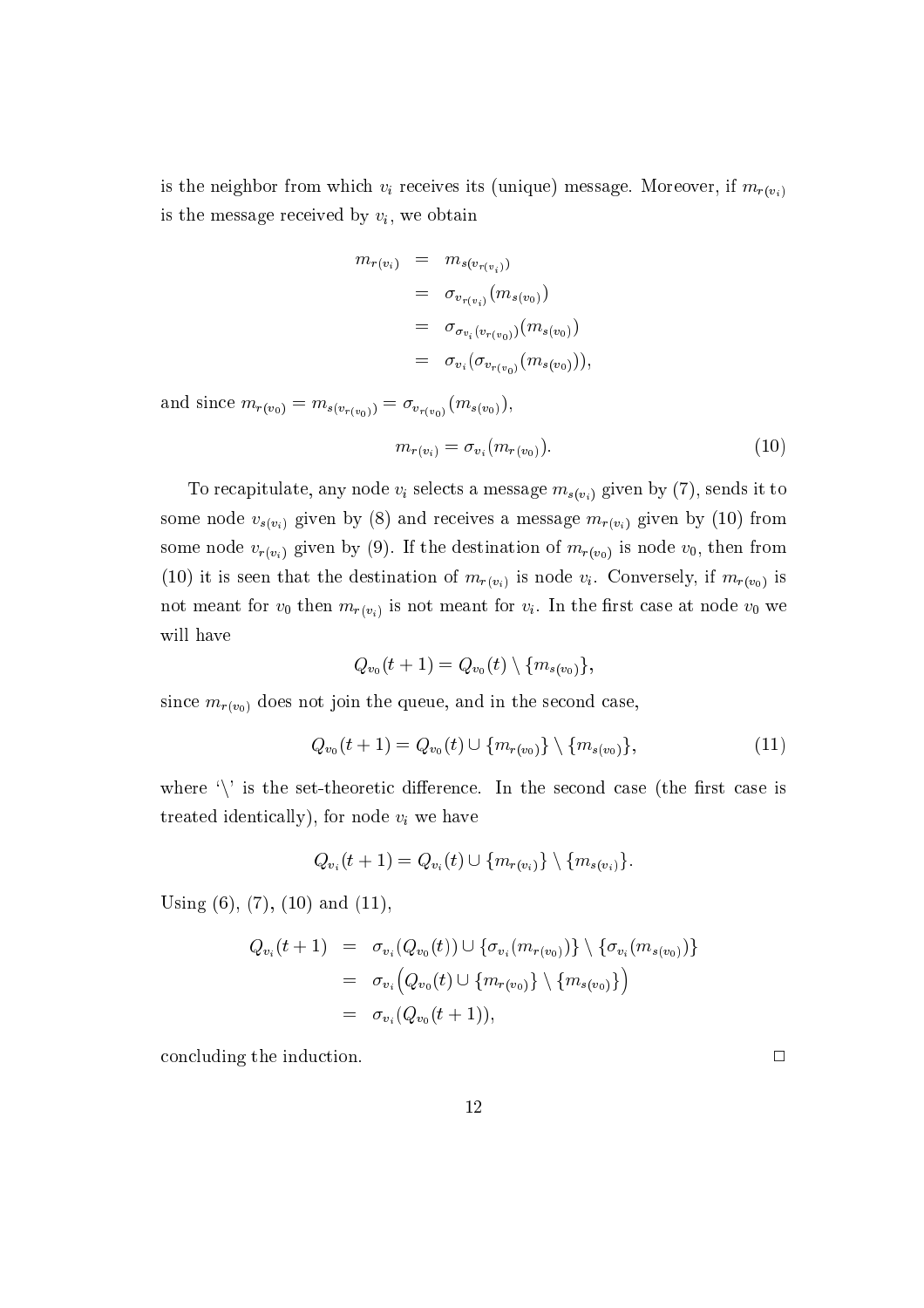**Lemma 3** If node  $v_0$  never deroutes a message then the same is true for every other node  $v_i, i = 1, 2, ..., n - 1$ .

**Proof.** If at some time t node  $v_0$  selects message  $m_{v_x}(v_y)$  out of its queue and sends it to some neighbor  $v_s$ , then any node  $v_i$  selects message  $\sigma_{v_i}(m_{v_x}(v_y))$  and sends it to neighbor  $\sigma_{v_i}(v_s)$  as we have already seen (equations (7)-(8)). All we have to show is that if  $v_s$  is on a shortest path from  $v_0$  to  $v_y$  (i.e.  $v_0$  does not deroute the message) then  $\sigma_{v_i}(v_s)$  is on a shortest path from  $v_i$  to  $\sigma_{v_i}(v_y)$ .

This is easy to do because automorphisms preserve distances [6]. That is, if  $\sigma$ is an automorphism of a graph G then  $dist(v, u) = dist(\sigma(v), \sigma(u))$  for any two vertices v and u of G. If  $v_0$  does not deroute then  $dist(v_0, v_y) = dist(v_s, v_y) + 1$ . Then, we must have  $dist(v_i = \sigma_{v_i}(v_0), \sigma_{v_i}(v_y)) = dist(\sigma_{v_i}(v_s), \sigma_{v_i}(v_y)) + 1$  and  $\sigma_{v_i}(v_s)$  indeed lies on a shortest path from  $v_i$  to  $\sigma_{v_i}(v_y)$ .

**Theorem 1** Any node-invariant algorithm for which  $w_{v_0}$  selects shortest paths is an optimal total ex
hange algorithm for Cayley graphs.

**Proof.** From Lemma 2 it is seen that all nodes have the same queue size at any step. Thus all nodes be
ome idle (all queues are empty, hen
e total ex
hange is completed) at the same time. From Lemma 3 no message is derouted if  $w_{v_0}$ selects shortest paths. Consequently, both conditions (4) and (5) are satisfied and the algorithm solves the problem optimally.  $\Box$ 

Summarizing, we just showed that there exists a class of algorithms, called node-invariant algorithms, whi
h are able to solve the total ex
hange problem optimally in any Cayley network. Most reasonable algorithms, su
h as furthest first, closest-first, etc. schemes are valid candidates, as long as they do not stay idle when a queue contains messages and they are replicated "consistently" at all nodes in the network. In the next section we provide a particularly simple node-invariant algorithm and we give a omplete example in the ontext of hypercubes.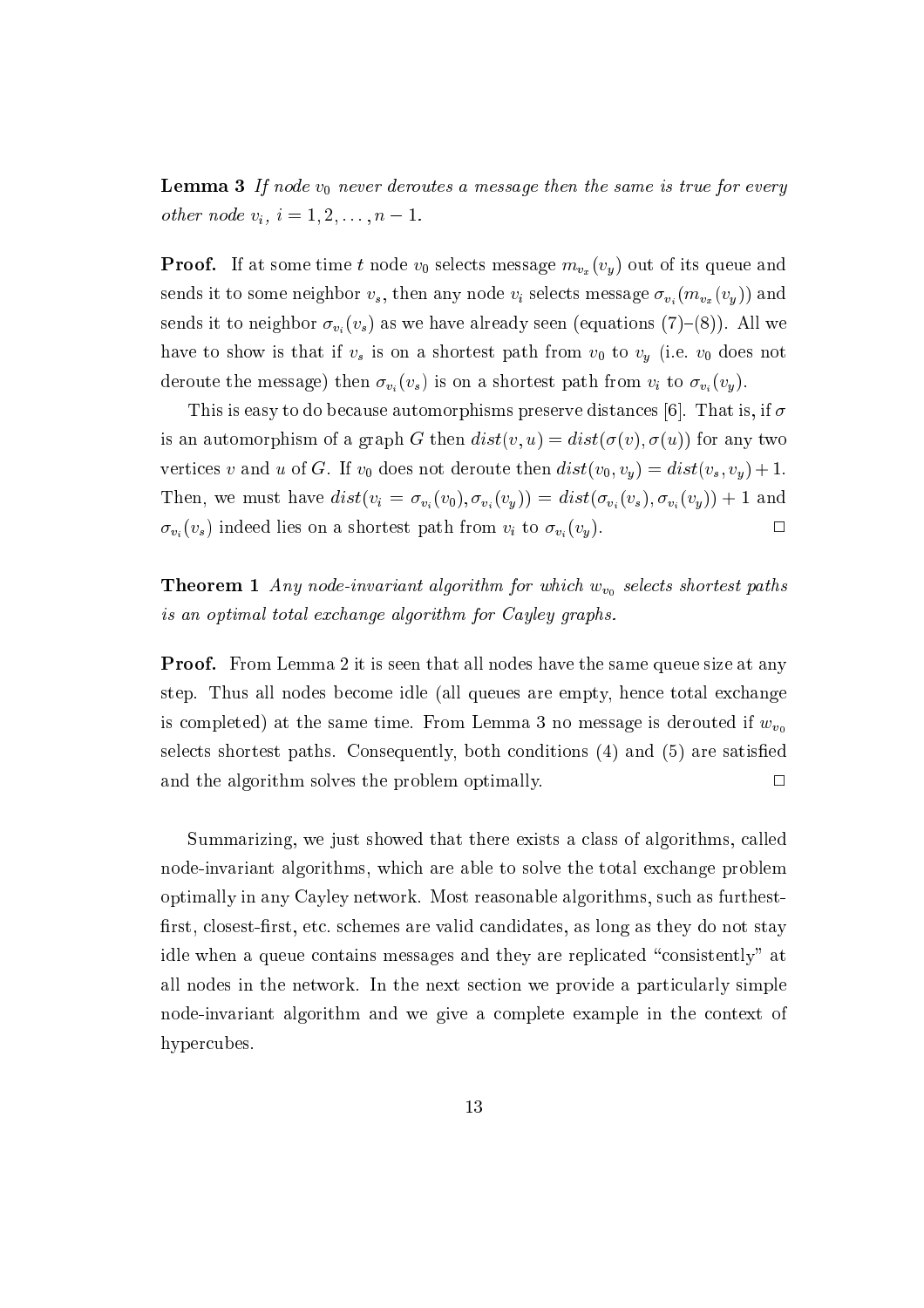### 6 A simple node-invariant algorithm

Assume that we have an algorithm  $W$  that knows the shortest routes from node  $v_0$  to any other node. In other words, W takes a message, looks at its destination and picks a neighbor of  $v_0$  which lies on a shortest path from  $v_0$  to the destination of the message. It is always possible to construct such an algorithm W for any network, e.g. using a table look-up procedure. More efficient schemes are possible if the structure of the network is known. For example, in a ring  $R_n$ we an have - -

$$
\mathcal{W}(m_{v_x}(v_y)) = \begin{cases} v_1 & \text{if } y \le n/2 \\ v_{n-1} & \text{otherwise} \end{cases}
$$

(nodes  $v_1$  and  $v_{n-1}$  are the two neighbors of node  $v_0$ ).

Let us treat a message queue as a set of messages that behaves as a FIFO queue. At node  $v_0$  we initially sort destinations in any desired order. For instan
e,

$$
Q_{v_0}(0) = \{m_{v_0}(v_1), m_{v_0}(v_2), \ldots, m_{v_0}(v_{n-1})\}.
$$

Suppose that the right end is the head of the FIFO queue and the left end is its tail. Departing messages will leave from the head of the queue. Arriving messages will join at the tail of the queue as long as they are not destined for the urrent node; otherwise they are immediately forwarded to the lo
al pro
essor. We have to guarantee that initially  $Q_{v_i}(0)$  is equal to  $\sigma_{v_i}(Q_{v_0}(0))$ , so we let

$$
Q_{v_i}(0) = \{m_{v_i}(\sigma_{v_i}(v_1)), m_{v_i}(\sigma_{v_i}(v_2)), \ldots, m_{v_i}(\sigma_{v_i}(v_{n-1}))\}.
$$

The lo
al algorithm Avi <sup>=</sup> (fvi ;wvi ) is dened as follows:

 $f_{v_i}(Q)$ : select the message at the head of the queue Q.

It is trivial to see that  $f_{v_i}(\sigma_{v_i}(Q)) = \sigma_{v_i}(f_{v_0}(Q))$ : if m is the message at the head of Q then  $\sigma_{v_i}(m)$  is obviously the message at the head of  $\sigma_{v_i}(Q)$ . Since  $m =$  $f_{v_0}(Q)$  and  $\sigma_{v_i}(m) = f_{v_i}(\sigma_{v_i}(Q))$ , it is derived that  $\sigma_{v_i}(f_{v_0}(Q)) = f_{v_i}(\sigma_{v_i}(Q))$ .

 ${\bf r}$  many, let  $o^{-1}$  be the inverse mapping of  $o$ . The existence and the unique- $\frac{1}{10}$  is guaranteed by the fact the the set  $\frac{1}{10}$  of the automorphisms of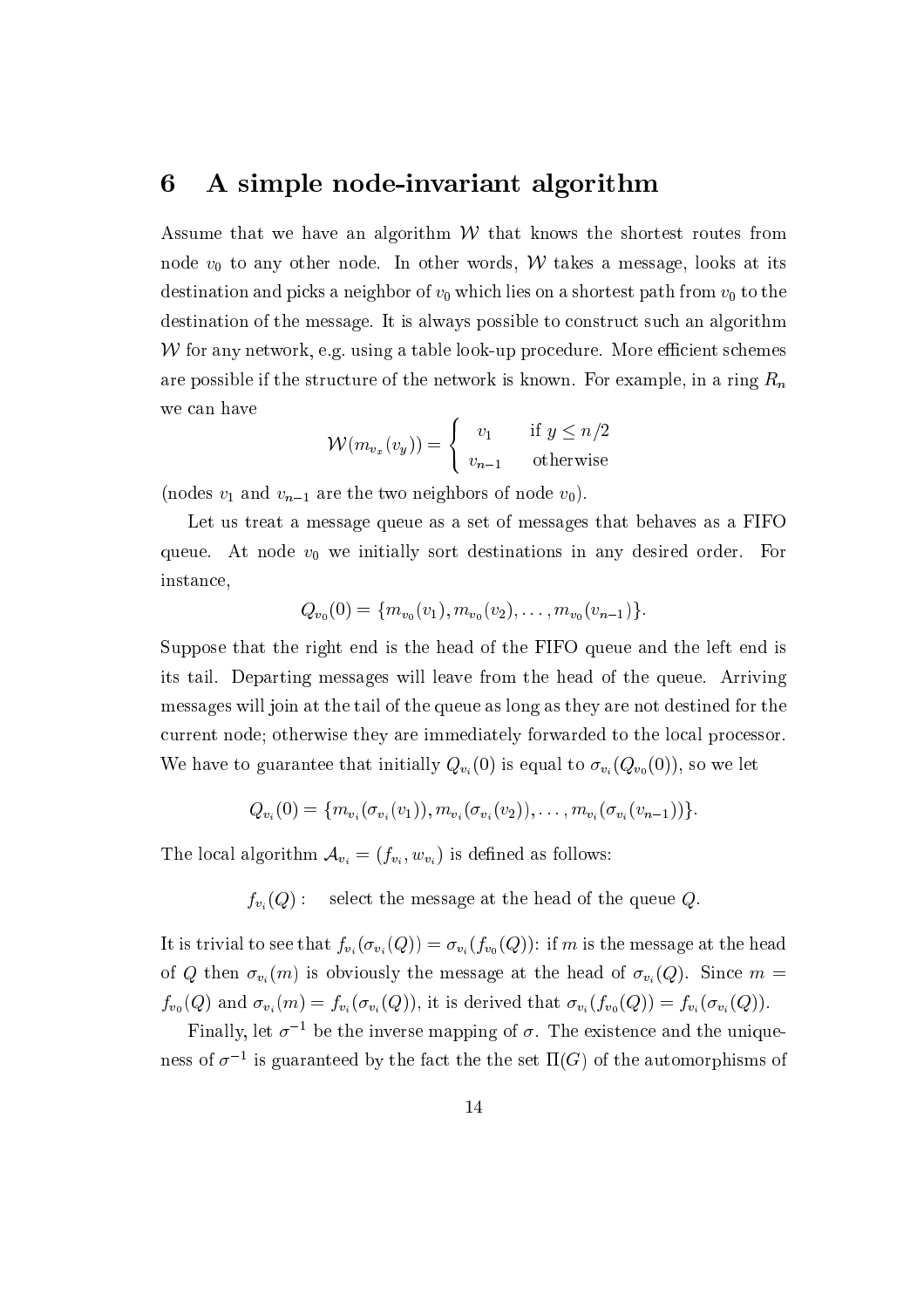the graph is a group. Given  $W$  we define:

$$
w_{v_i}(m)
$$
: for message m select neighbor  $\sigma_{v_i}(\mathcal{W}(\sigma_{v_i}^{-1}(m)))$ .

We only have to show that  $w_{v_i}(\sigma_{v_i}(m)) = \sigma_{v_i}(w_{v_0}(m))$ , for any message m. is taken to be the identity mapping so that we constructed the identity mapping  $v_0$  are written that will read same as W. Thus we have to show that  $w_{v_i}(\sigma_{v_i}(m)) = \sigma_{v_i}(\mathcal{W}(m))$ . Indeed, from the description of  $w_{v_i}$  above, we have:

$$
w_{v_i}(\sigma_{v_i}(m)) = \sigma_{v_i}(\mathcal{W}(\sigma_{v_i}^{-1}(\sigma_{v_i}(m)))) = \sigma_{v_i}(\mathcal{W}(m)),
$$

since  $\sigma_{v_i} \sigma_{v_i}$  is the identity.

In summary, the algorithm shown in Fig. 1 is, based on Definition 2, nodeinvariant. Therefore, it is an optimal total ex
hange algorithm for any Cayley network, according to Theorem 1.

#### 6.1 An example: hyper
ubes

To illustrate the theory developed in the previous se
tions we will onstru
t an algorithm for hypercubes, based on the algorithm in Fig. 1. An optimal algorithm was given in  $[5, pp. 81–83]$  but is not in explicit form, and it is based on a rather involved algorithm for the multiport model (where a node may send messages to all its neighbors simultaneously).

Let  $\oplus$  be the exclusive-or (addition modulo 2) operation. If the binary representation of x is  $(x_{d-1}, \ldots, x_1, x_0)$  then the bitwise exclusive-or operation,  $\oplus_b$ , is defined as

$$
x \oplus_b y = (x_{d-1} \oplus y_{d-1}, \ldots, x_1 \oplus y_1, x_0 \oplus y_0).
$$

Dropping 'v' from the name of node  $v_i$ , a hypercube  $Q_d$  has node set  $V =$  $\{0, 1, \ldots, 2\}$  –  $1$  and a neighbors  $\ell \oplus_b 2\ell$  ,  $\ell \oplus_b 2\ell$  ,  $\ldots, \ell \oplus_b 2\ell$  . In order to apply the algorithm in Fig. 1 we need to identify three quantities:

• Defining a simple  $\Sigma(G)$ :

The following is an automorphism of the hypercube [15] that maps node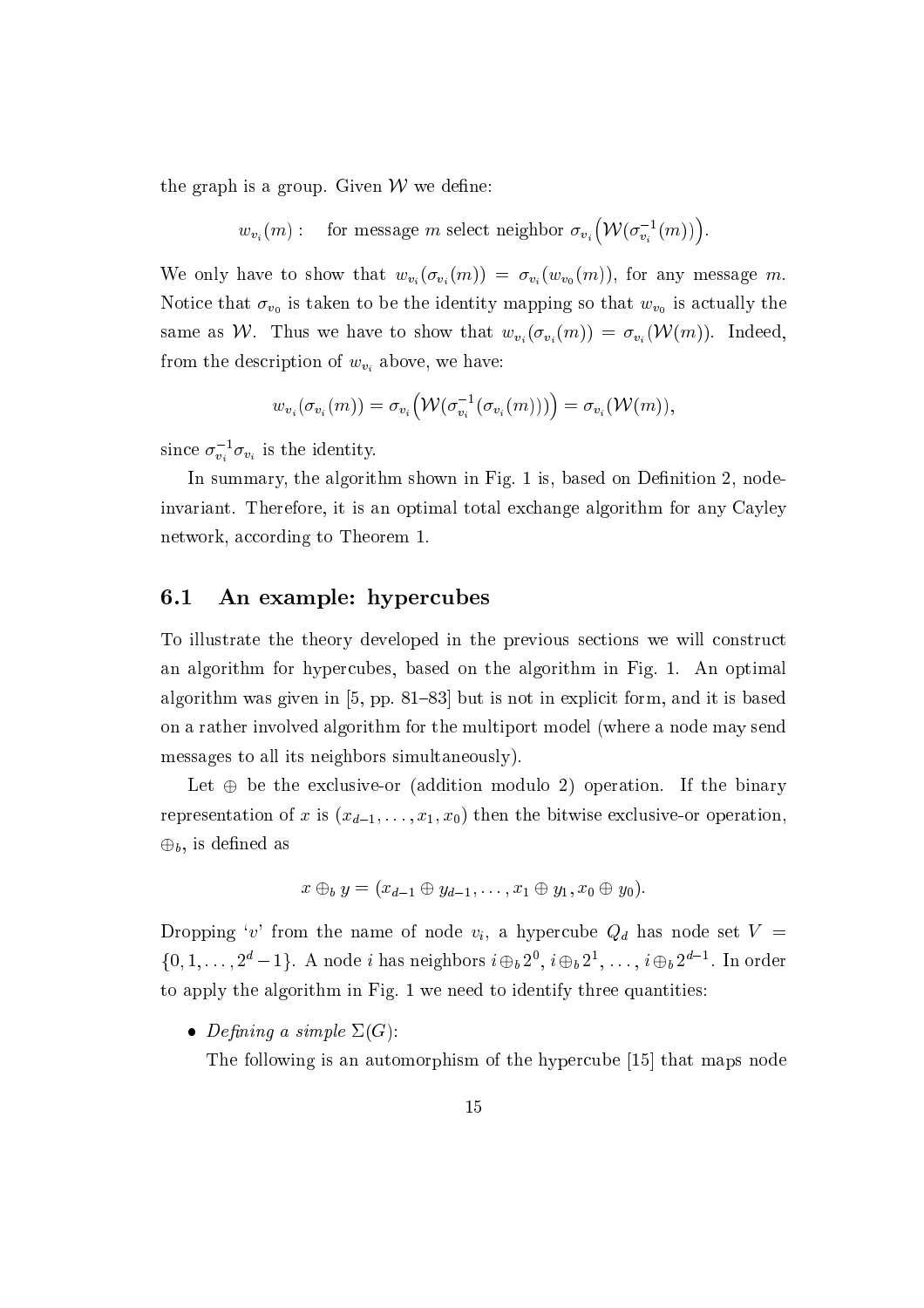0 to node  $i$ :

$$
\sigma_i(x) = i \oplus_b x. \tag{12}
$$

Be
ause of the asso
iativity of ex
lusive-or, it is seen that

$$
\sigma_{\sigma_i(j)}(x) = i \oplus_b j \oplus_b x = \sigma_i(\sigma_j(x)),
$$

for any node j, so that the set of automorphisms given by  $(12)$  for  $i =$  $0, 1, \ldots, 2^d - 1$  satisfy  $(2)$ .

- $\bullet$  Untaining  $\sigma_i$ : Because  $i \oplus_b i = 0$ , it is seen that  $\sigma_i = \sigma_i$ .
- $\bullet$  Constructing W:

It is known that if in the binary representation of  $y, y_k = 1$  for some k then heighbor  $2^{\circ}$  of hode  $0$  lies on a shortest path from 0 to  $y$ , that is  $V(V(m_x, y)) = Z^*$ . Usually, k is selected to be the leftmost non-zero bit position of  $y$  in order to comply with the standard  $e$ -cube routing.

Consequently, the algorithm of the last se
tion takes the simple form shown in Fig. 2 and onstitutes an optimal total ex
hange algorithm for hyper
ubes.

## 7 Dis
ussion

We considered the total exchange problem under the single-port model in the setting of Cayley graphs. It was shown that as long as every node sends a message at every step and the message is not derouted, the optimal completion time is guaranteed. A particular type of algorithms, which we named node-invariant algorithms, always satisfy these optimality onditions and hen
e onstitute optimal solutions to the total ex
hange problem.

The only requirement for our arguments to work was that the network possesses a set of isomorphisms that satisfy (2). In any network whi
h has this property (Cayley graphs do) node invariant algorithms an be dened and utilized for the total ex
hange problem. We would like to see what other networks,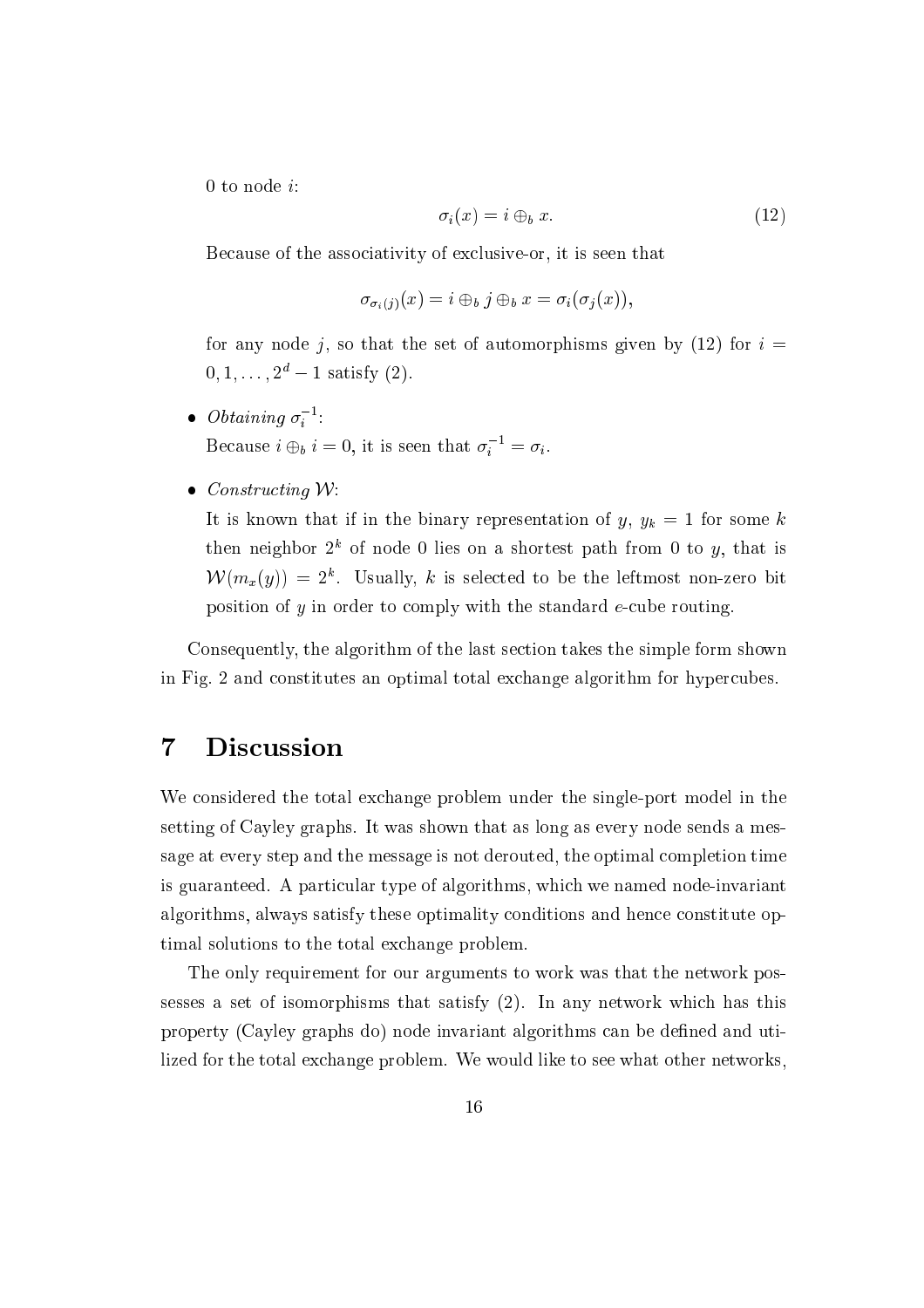apart from Cayley ones, possess property  $(2)$ . Is  $(2)$  satisfied in any node symmetri network?

As a last note, it is interesting to mention that total exchange can be viewed as a specific case of *isotropic* communication problems, as originally considered by Varvarigos and Bertsekas [21]. In our setting, a communication problem will be named isotropic if whenever node  $v_0$  has  $k_i \geq 0$  messages to send to node  $v_i$ , node  $v_x$  has  $k_i$  messages to send to  $\sigma_{v_x}(v_i)$ , for all  $i, x = 1, 2, \ldots, n - 1$ . In effect, all that is required for a communication problem to be isotropic is that at time  $t = 0$ ,  $Q_{v_i} = \sigma_{v_i} (Q_{v_0})$ . All our arguments and all our results are immediately applicable to any isotropic communication problem. An optimal algorithm still has to satisfy conditions  $(4)$ – $(5)$  and any node-invariant algorithm is a long as long as long as  $\mathbf{v}_i$  as a set at time the set at time that the  $\mathbf{v}_i$ algorithm in Fig. 1 is an optimal algorithm for any problem of the isotropi type.

A interesting direction of future research is the development of total exchange algorithms for *multiport* Cayley networks. In such a setting, each node has the capabilities to communicate with all its neighbors simultaneously. Although node-invariant algorithms could still be significant, it seems that they are not sufficient to enforce optimality. It is not enough to keep all nodes busy; one must rather keep all *links* busy. In such a case edge symmetries should play a more important role than node symmetries.

### Referen
es

- [1] S. B. Akers and B. Krishnamurthy, "A group-theoretic model for symmetric interconnection networks," IEEE Trans. Comput., Vol. 38, No. 4, pp. 555–566. Apr. 1989.
- [2] F. Annexstein, M. Baumslag and A. L. Rosenberg, "Group action graphs and parallel architectures,"  $SIM$  J. Comput., Vol. 19, No. 3, pp. 544–569, June 1990.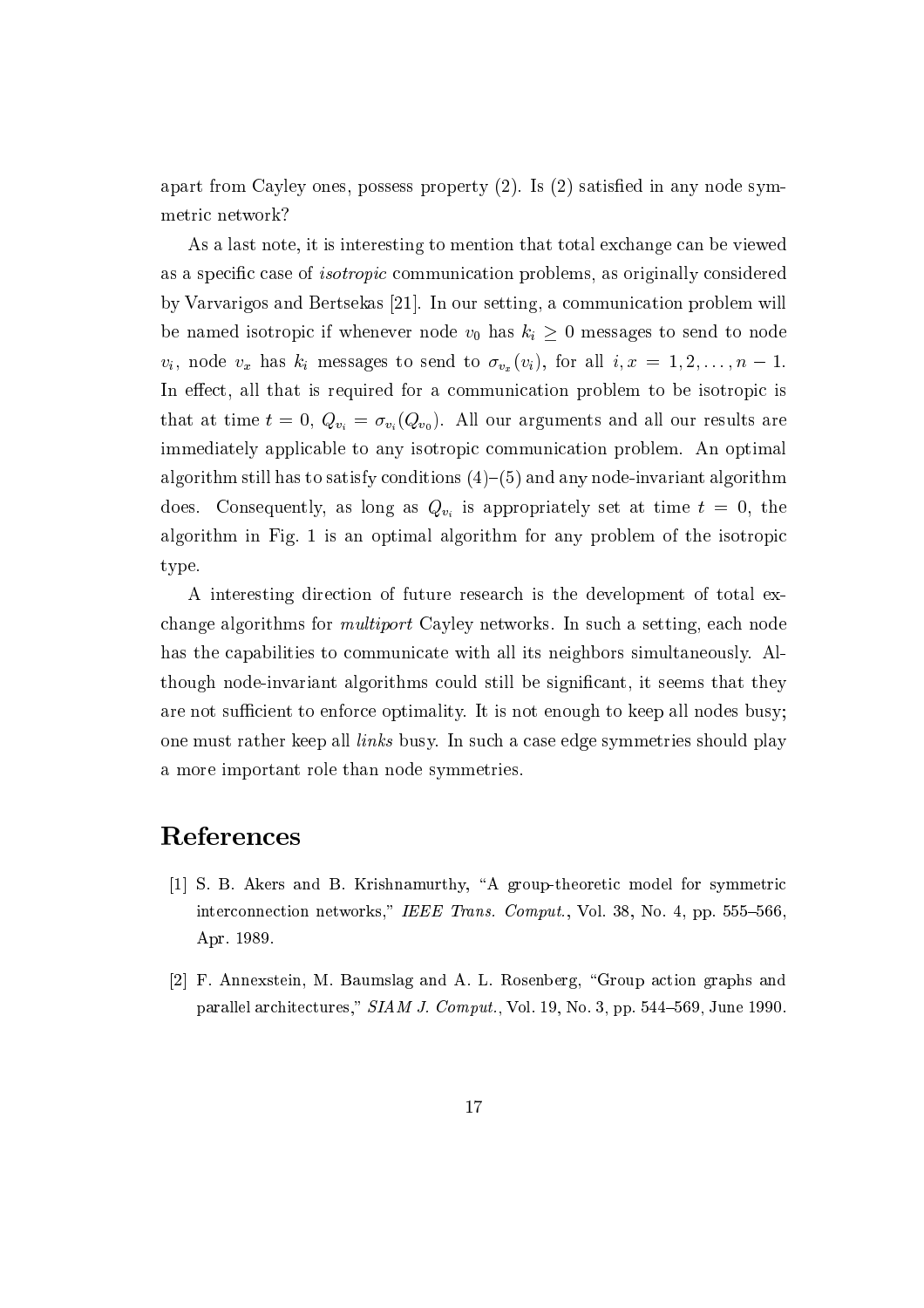- [3] P. Berthomé, A. Ferreira and S. Perennes, "Optimal information dissemination in star and pancake networks," IEEE Trans. Parall. Distrib. Syst., Vol. 7, No. 12, pp. 1292-1300, Dec. 1996.
- [4] D. P. Bertsekas, C. Ozveren, G. D. Stamoulis, P. Tseng and J. N. Tsitsiklis, "Optimal communication algorithms for hypercubes," J. Parallel Distrib. Comput., Vol. 11, pp. 263-275, 1991.
- [5] D. P. Bertsekas and J. N. Tsitsiklis, *Parallel and Distributed Computation: Nu*merical Methods. Englewoods Cliffs, N.J.: Prentice - Hall, 1989.
- [6] N. Biggs, *Algebraic Graph Theory (2nd edition)*. Cambridge, G.B.: Cambridge University Press, 1993.
- [7] F. Boesch and R. Tindell, "Circulants and their connectivities," Journal of Graph *Theory*, Vol. 8, pp.  $487-499$ , 1984.
- [8] F. Buckley and F. Harary, *Distance in Graphs*. Reading, Mass.: Addison Wesley, 1990.
- [9] G. E. Carlsson, J. E. Cruthirds, H. B. Sexton and C. G. Wright, "Interconnection networks based on a generalization of cube-connected cycles," IEEE Trans. Comput., Vol. C-34, No. 8, pp.  $769-772$ , Aug. 1985.
- [10] V. V. Dimakopoulos and N. J. Dimopoulos, "A theory for total exchange in multidimensional interconnection networks," IEEE Trans. Parall. Distrib. Syst., Vol. 9, No. 7, pp. 639-649, July 1998.
- [11] P. Fraigniaud and E. Lazard, "Methods and problems of communication in usual networks," *Discrete Appl. Math.*, Vol. 53, pp. 79–133, 1994.
- [12] S. Hiranandani, K. Kennedy and C. W. Tseng, "Compiling Fortran D for MIMD distributed-memory machines," Commun.  $ACM$ , Vol. 35, No. 8, pp. 66-80, Aug. 1992.
- [13] S. L. Johnsson, "Communication efficient basic linear algebra computations on hypercube architectures," J. Parallel Distrib. Comput., Vol. 4, pp. 133-172, 1987.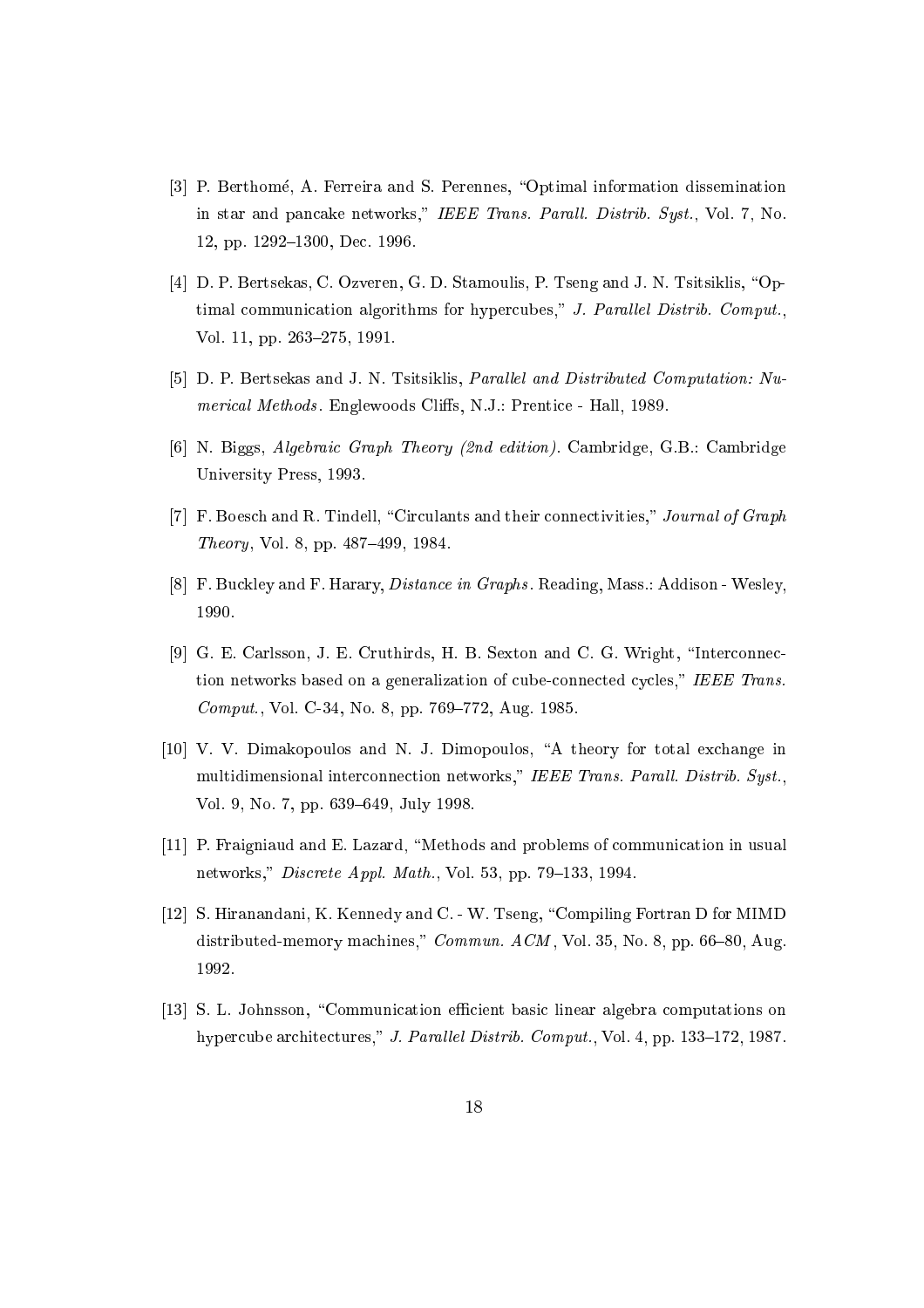- [14] S. L. Johnsson and C. T. Ho, "Optimum broadcasting and personalized communication in hypercubes," IEEE Trans. Comput., Vol. 38, No. 9, pp. 1249–1268. 1989.
- [15] F. T. Leighton, *Introduction to Parallel Algorithms and Architectures: Arrays*, Trees, Hyper
ubes . San Diego, CA: Morgan Kaufmann, 1992.
- [16] D. B. Loveman, "High Performance Fortran," IEEE Parallel Distrib. Tech., Vol. 1, pp. 25-42, Feb. 1993.
- [17] Message Passing Interface Forum, "MPI: A message-passing interface standard," Te
hni
al Report CS-94-230, University of Tennessee, Apr. 1994.
- [18] J. Missté and Z. Jovanović, "Communication aspects of the star graph interconnection network," IEEE Trans. Parall. Distrib. Syst., Vol. 5, No. 7, pp. 678–687, July 1994.
- [19] F. P. Preparata and J. Vuillemin, "The cube-connected cycles: a versatile network for parallel computation," *Commun. ACM*, Vol. 24, No. 5, pp. 300-309, May 1981.
- [20] Y. Saad and M. H. Schultz, "Data communications in hypercubes," J. Parallel Distrib. Comput., Vol. 6, pp.  $115{-}135$ , 1989.
- [21] E. A. Varvarigos and D. P. Bertsekas, "Communication algorithms for isotropic tasks in hypercubes and wraparound meshes," Parallel Comput., Vol. 18, pp. 1233-1257, 1992.
- [22] C. H. Yeh and E. A. Varvarigos, "Macro-star networks: efficient low-degree alternatives to star graphs," IEEE Trans. Parall. Distrib. Syst., Vol. 9, No. 10, pp. 987-1003, Oct. 1998.
- [23] A. W. chee Fu and S. C. Chau, "Cyclic-cubes: a new family of interconnection networks of even fixed-degrees," IEEE Trans. Parall. Distrib. Syst., Vol. 9, No. 12, pp. 1253-1268, Dec. 1998.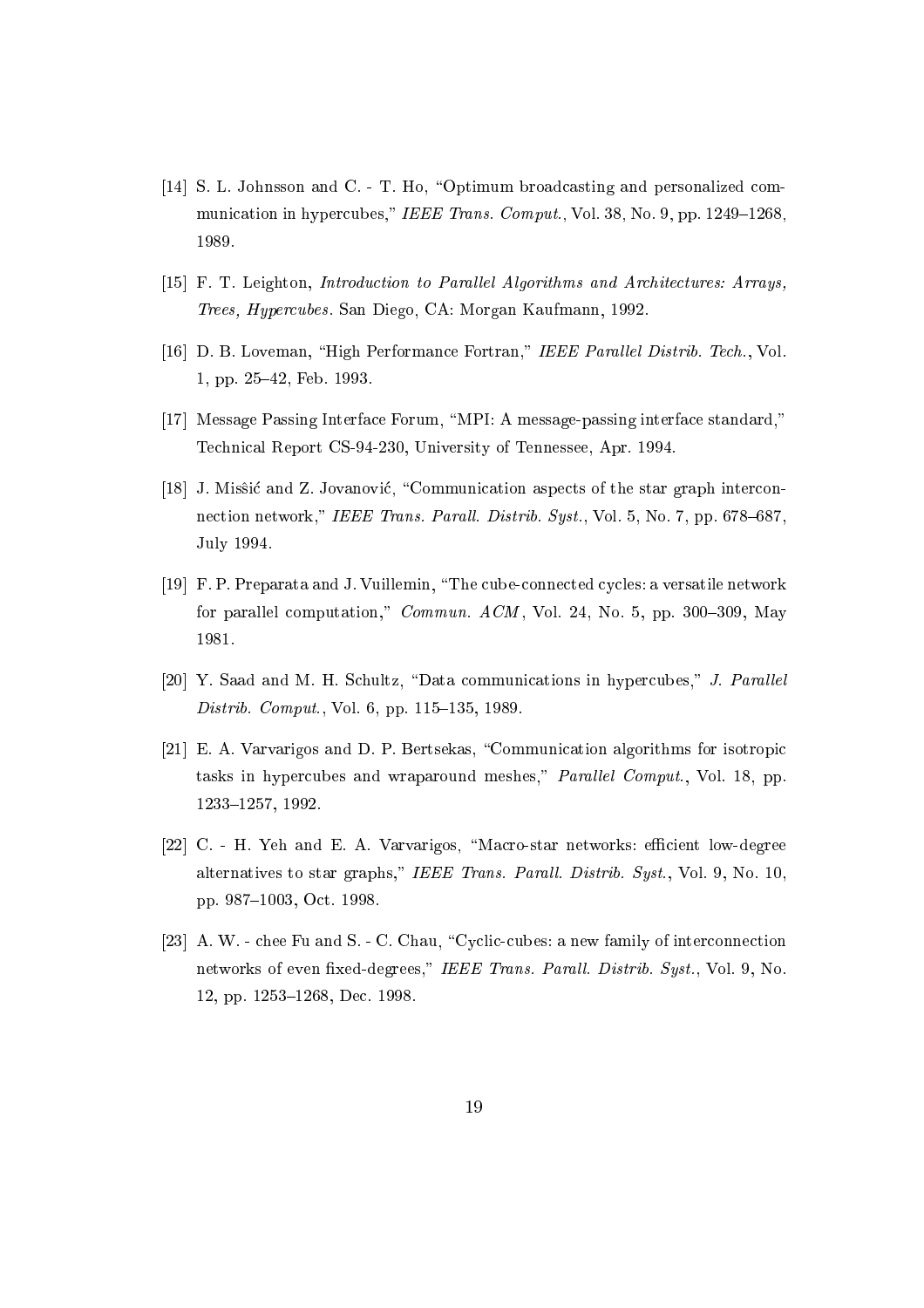$$
\mathcal{A}_{v_i}: \quad (i = 0, 1, \dots, n - 1)
$$
\n
$$
\text{At } t = 0 \text{ set}
$$
\n
$$
Q_{v_i} = \left\{ m_{v_i}(\sigma_{v_i}(v_1)), m_{v_i}(\sigma_{v_i}(v_2)), \dots, m_{v_i}(\sigma_{v_i}(v_{n-1})) \right\},
$$
\n
$$
\text{and let}
$$
\n
$$
f_{v_i}(Q_{v_i}): \quad \text{select the message at the head of the queue } Q_{v_i},
$$
\n
$$
w_{v_i}(m): \quad \text{if } m = f_{v_i}(Q_{v_i}), \text{ select neighbor } \sigma_{v_i}(\mathcal{W}(\sigma_{v_i}^{-1}(m))),
$$

Figure 1: An optimal total ex
hange algorithm for Cayley networks. The queues are FIFO. Messages join at the left end and depart from the right end of the queue.